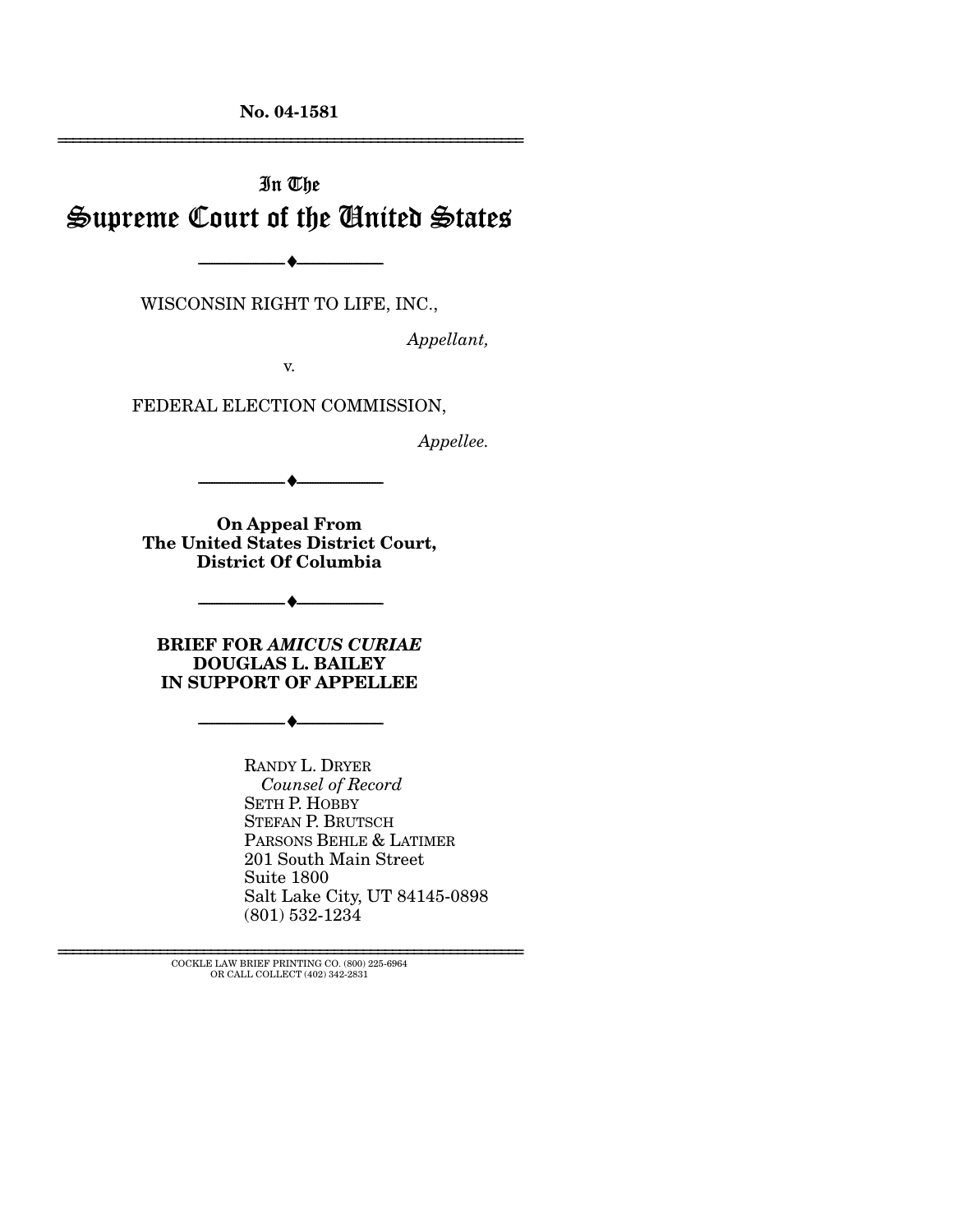# TABLE OF CONTENTS

Page

|      |                                                                                                                                                                                    | 3  |
|------|------------------------------------------------------------------------------------------------------------------------------------------------------------------------------------|----|
|      |                                                                                                                                                                                    | 5  |
| I.   | "ISSUE" OR "GRASSROOTS LOBBYING"<br>ADVERTISEMENTS AIRING IMMEDIATELY<br>PRIOR TO AN ELECTION WHICH IDEN-<br>TIFY A CANDIDATE WILL UNAVOIDABLY<br>INFLUENCE THAT CANDIDATE'S ELEC- | 5  |
| Н.   | "GRASSROOTS LOBBYING ADS" AIRING<br>IMMEDIATELY PRIOR TO AN ELECTION<br>WHICH REFERENCE A CANDIDATE BY<br>NAME ARE, IN REALITY, "ELECTIONEER-                                      | 7  |
| III. | WRTL'S FILIBUSTER ISSUE ADS CLEARLY<br>WERE INTENDED TO INFLUENCE, AND<br>UNDENIABLY WOULD HAVE INFLUENCED,<br>THE ELECTION HAD THEY BEEN AIRED<br>AT THE INTENDED TIME            | 10 |
| IV.  | IF WRTL'S TYPE OF "GRASSROOTS LOB-<br>BYING" ADS ARE ALLOWED TO BE AIRED<br>AS LEGITIMATE ISSUE ADS, THE EFFEC-<br>TIVENESS OF BCRA WILL BE SERIOUSLY                              | 14 |
|      |                                                                                                                                                                                    |    |
|      |                                                                                                                                                                                    |    |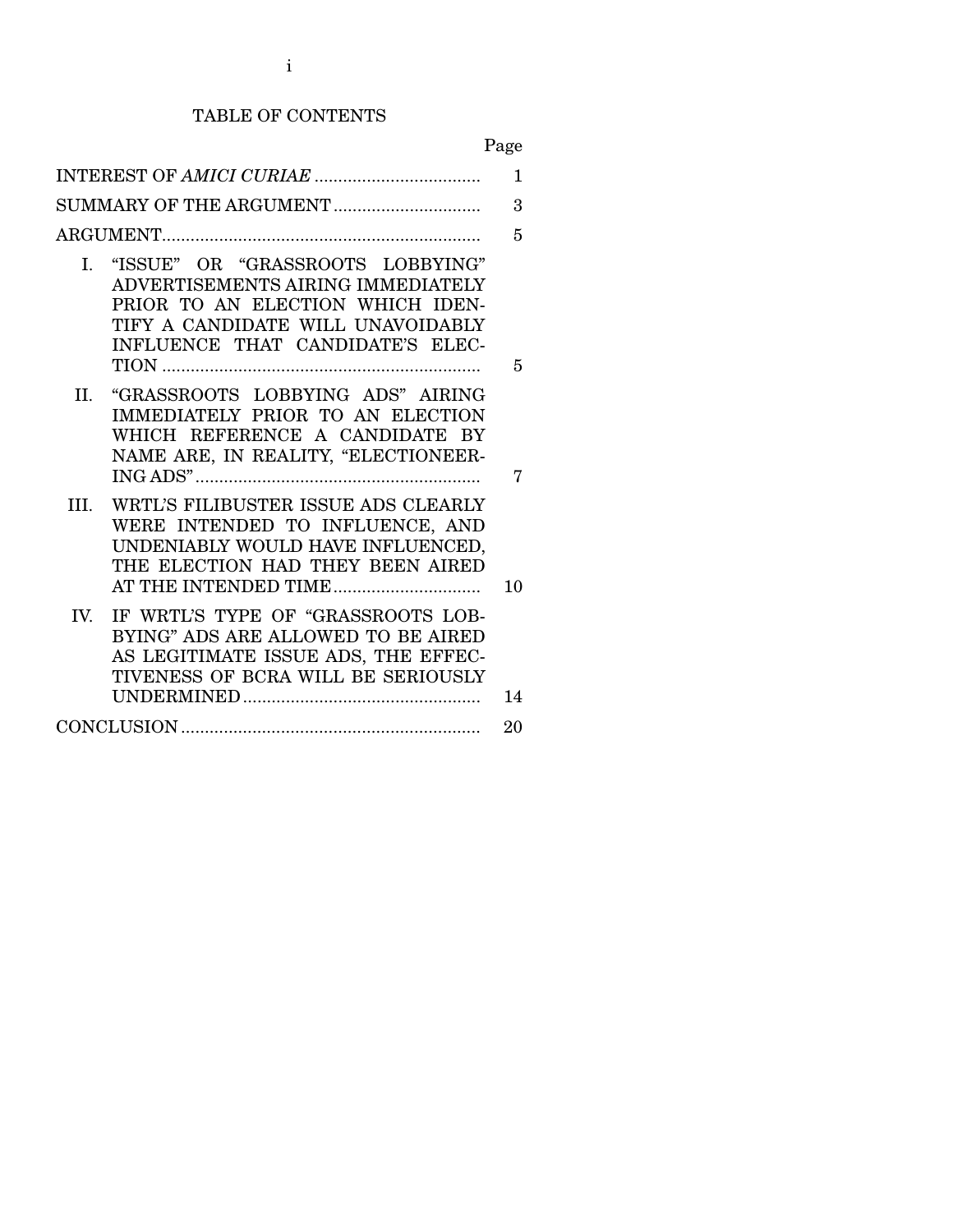## TABLE OF AUTHORITIES

Page

FEDERAL CASES

| Buckley v. Valeo, 424 U.S. 1 (1976) 14, 20      |  |
|-------------------------------------------------|--|
| $McConnell$ v. FEC, 251 F. Supp. 2d 176 (D.D.C. |  |
|                                                 |  |
|                                                 |  |

FEDERAL STATUTES

26 U.S.C. § 56.4911-2(b)(2)(i)-(ii)....................................... 18

ii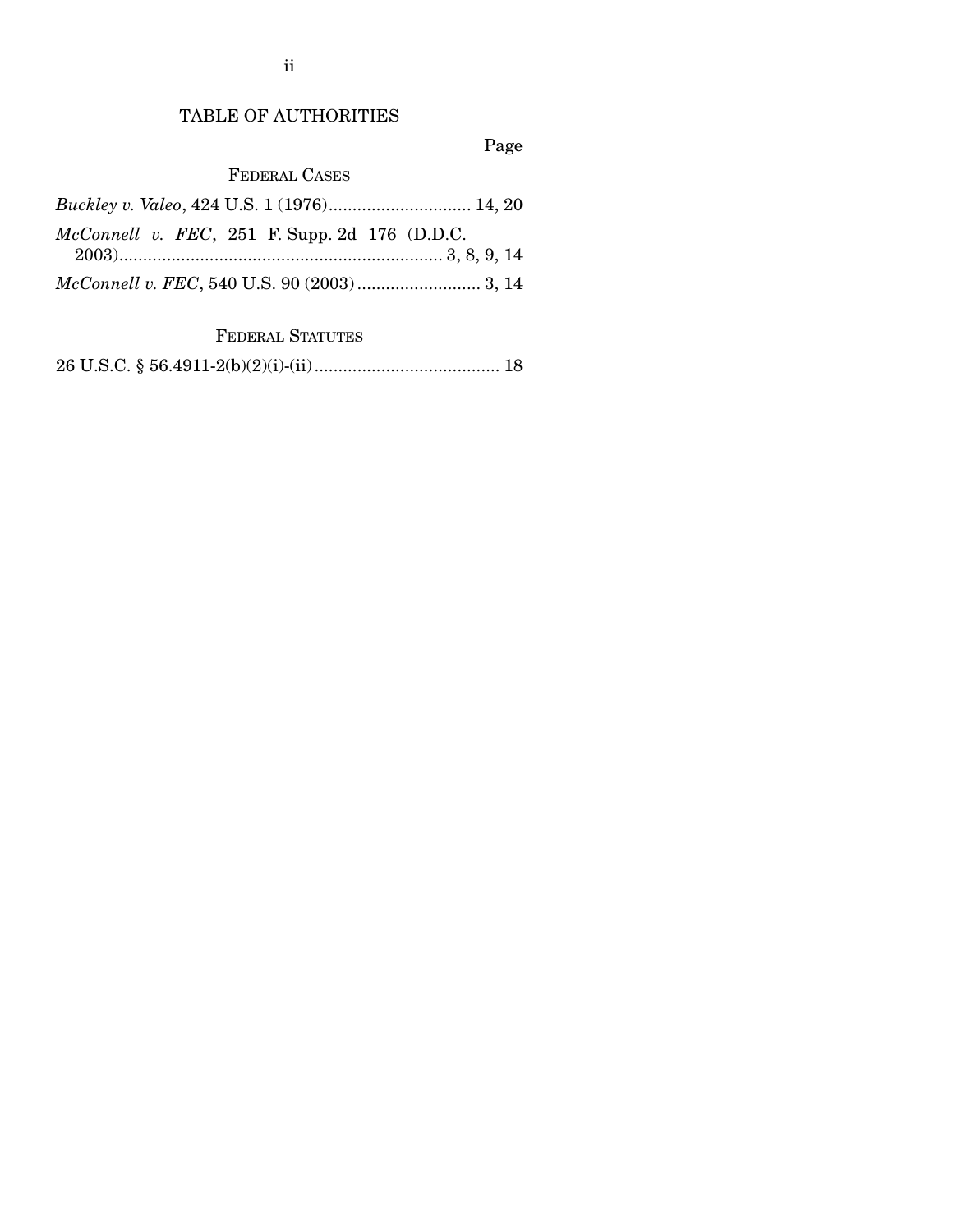#### **INTEREST OF** *AMICIUS CURIAE*

 Douglas L. Bailey was a pioneer in the field of political campaign consulting.<sup>1</sup> In 1968, Mr. Bailey co-founded Bailey, Deardourff & Associates, which was one of the first national political consulting firms in the United States. As a campaign consultant, Mr. Bailey has provided countless candidates for elected office with a full array of campaign services, including the development of overall strategies and themes and the creation of both print and broadcast advertisements to implement those strategies and themes. His clients have included Gerald Ford's 1976 Presidential Campaign, and various Republican candidates for Governor, Congress, and the Senate. He has consulted on over fifty successful campaigns for Governor and the United States Senate in seventeen states.<sup>2</sup> Mr. Bailey also has extensive experience consulting on various citizens initiatives and other grassroots issue campaigns. $3$ 

 Mr. Bailey was among the first eight recipients of the American University-Campaign Management Institute's "Outstanding Contribution to Campaign Consulting"

<sup>&</sup>lt;sup>1</sup> This brief is filed with the written consent of all parties. No counsel for a party authored this brief in whole or in part, nor did any person or entity, other than Mr. Bailey or his counsel, make a monetary contribution to the preparation or submission of this brief.

<sup>2</sup> For example, Mr. Bailey has consulted on successful campaigns for, among others, Governors Kean (NJ), Bond (MO), Bowen (IN), Orr (IN), Thompson (IL), Milliken (MI), Rhodes (OH), Ray (IA), Snelling (VT), Thornburgh (PA), Alexander (TN), Clement (TX), Ashcroft (MO), Kean (NJ), Cahill (NJ), DuPont (DE), and Senators Brooke (MA), Mathias (MD), Schweiker (PA), Baker (TN), Bond (MO), Danforth (MO), Chafee (RI), Pressler (SD), Lugar (IN), Stafford (VT), Percy (IL).

<sup>&</sup>lt;sup>3</sup> For example, Mr. Bailey has advised, among others, Handgun Control, Incorporated, Floridians Against Casinos, and League of Conservation Voters.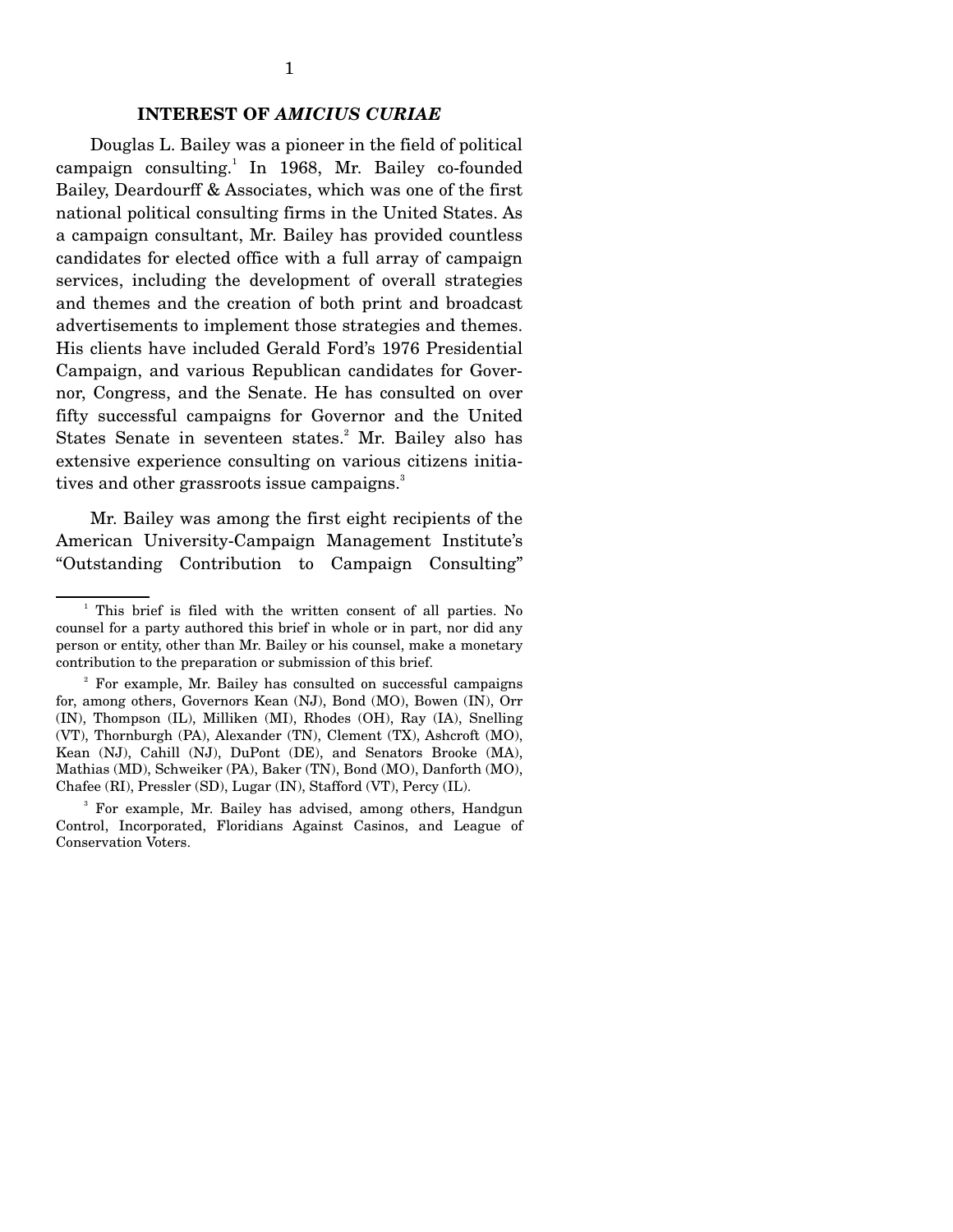Award honoring political consultants who have best represented the ideals of the profession and shown concern for the consequences and impact of political campaigns on public attitudes about the American democratic process.

 In 1987, Mr. Bailey co-founded *The Hotline*, a bipartisan daily online briefing that covers the media coverage of campaigns, candidates, and specific political issues raised in over 2,500 media sources nationally, including television, radio, and newspapers across the country. Its audience includes the White House, Congress, both political parties, the political consultant industry, numerous special interest groups, and a wide variety of national media outlets. *The Hotline* was sold to the National Journal in 1996. Mr. Bailey continues as a Senior Advisor at *The Hotline*.

 From 2001 through the 2004 election, Mr. Bailey was the president of Freedom's Answer, a non-partisan voter turnout program he co-founded with Mike McCurry, former Press Secretary to President Clinton. Their purpose in founding Freedom's Answer was to counteract declining voter turnout, particularly among young people, which Mr. Bailey concludes has resulted in part from the increase and importance of soft money in campaigns, thereby divesting local citizens' networks of their power. In 2002, the program helped create the largest voter turnout ever in a non-presidential year (both nationally and in 27 different states). In 2004, it contributed to an astounding increase of 17 million voters above the 2000 presidential turnout.

 The integrity of the election process is extremely important to Mr. Bailey both professionally and as a citizen. He has a deep and long standing interest in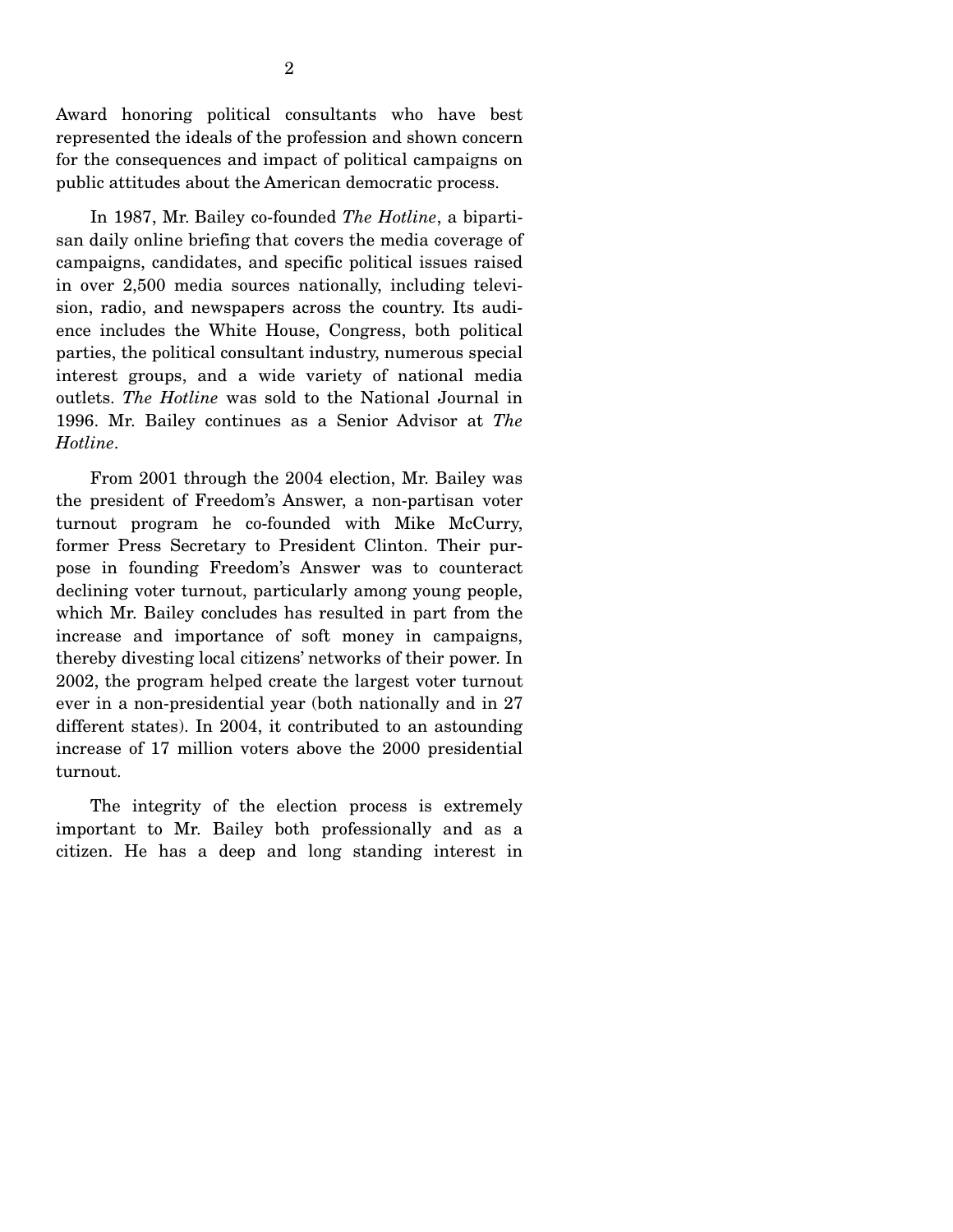restoring voter confidence in our electoral system and lectures on the subject frequently. In *McConnell v. FEC*, he submitted a sworn affidavit, which was cited by both the District Court, 251 F. Supp. 2d 176, 305 (Henderson, J.), 528-31, 534, 560-61 (Kollar-Kotelly, J.) (D.D.C. 2003), and by this Court, 540 U.S. 90, 193 n.77 (2003), in their decisions upholding the bright-line prohibition against using corporate or union treasury funds to pay for "electioneering communications" aired in specified time periods immediately preceding general and primary elections.

#### **SUMMARY OF THE ARGUMENT**

 $\bullet$  —

 Advertisements aired in the time frame immediately preceding an election that mention a clearly identified candidate by name will undoubtedly influence voting decisions regardless of whether the advertisement makes a direct appeal for voter support or opposition. Every competent campaign consultant, issue advocacy group, or other entity involved in the political process is cognizant of this undeniable fact and design their advertising approaches accordingly.

 The Bipartisan Campaign Reform Act ("BCRA") prohibits the use of soft money to finance advertisements that clearly mention a candidate in the sixty days preceding the general election (and thirty days preceding a primary election) because, irrespective of the purpose of the ad or the intent of the organization or individual sponsoring the ad, such ads will unavoidably influence voting decisions in the election. Of course, an organization or individual may use soft money to broadcast electioneering advertisements outside the 30/60 day time periods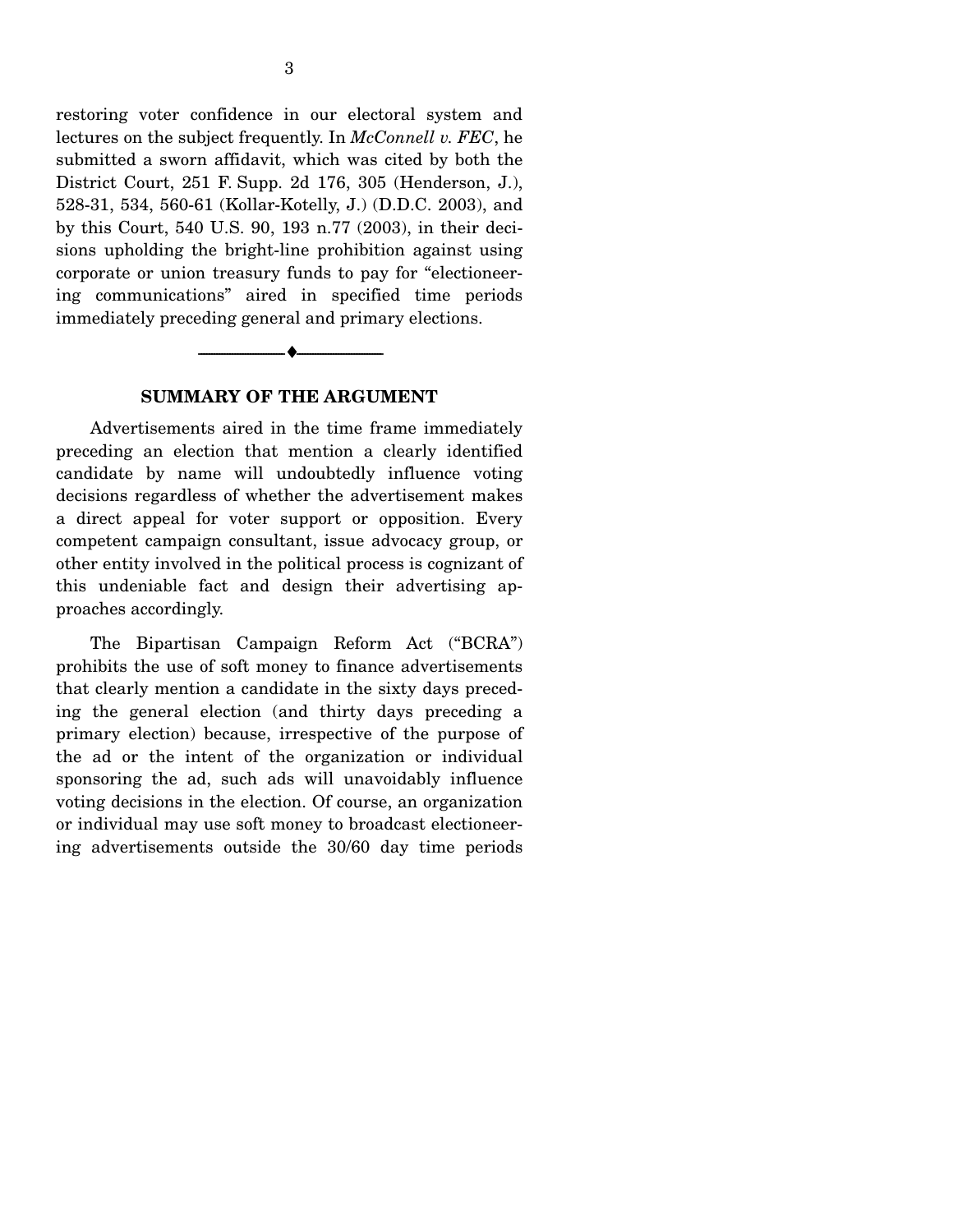defined by BCRA, or to broadcast true issue advertisements (that do not refer to a candidate) in the time immediately preceding an election. The purpose of these BCRA provisions is to eliminate the unlimited expenditures of soft money on sham "issue ads" that are functionally equivalent to ads expressly advocating for or against a particular candidate's election.

 Wisconsin Right To Life ("WRTL") is essentially seeking to overrule a major tenet of this Court's decision in *McConnell* by creating an exception to BCRA's bright-line prohibition—an exception that would operate to subsume the rule. WRTL claims that its ads are true issue ads that are simply one part of its "grassroots efforts" to affect pending legislative activities. According to WRTL, the constitutionality of an advertisement would essentially hinge on the purpose of the advertisement and the intent of the party broadcasting it. Determining the purpose and intent behind a particular ad will be a virtually impossible task for district courts. It will lead to arbitrary and nonuniform results regarding which advertisements are permissible under BCRA based on the subjectivity of a particular judge looking at the context of political ads and attempting to divine the purpose and intent of the party in running such an ad. Moreover, it is well known in the political campaign world that clearly identifying a known candidate in an ad aired right before an election will impact the electorate in regard to that candidate, and that a competent political consultant can design an effective issue ad or grassroots lobbying effort without identifying a candidate. Accordingly, it should be presumed that the true purpose or intent (and unavoidable result) of any ad aired right before an election that clearly identifies a candidate for office is to influence the election.

--------------------------------- ♦ ---------------------------------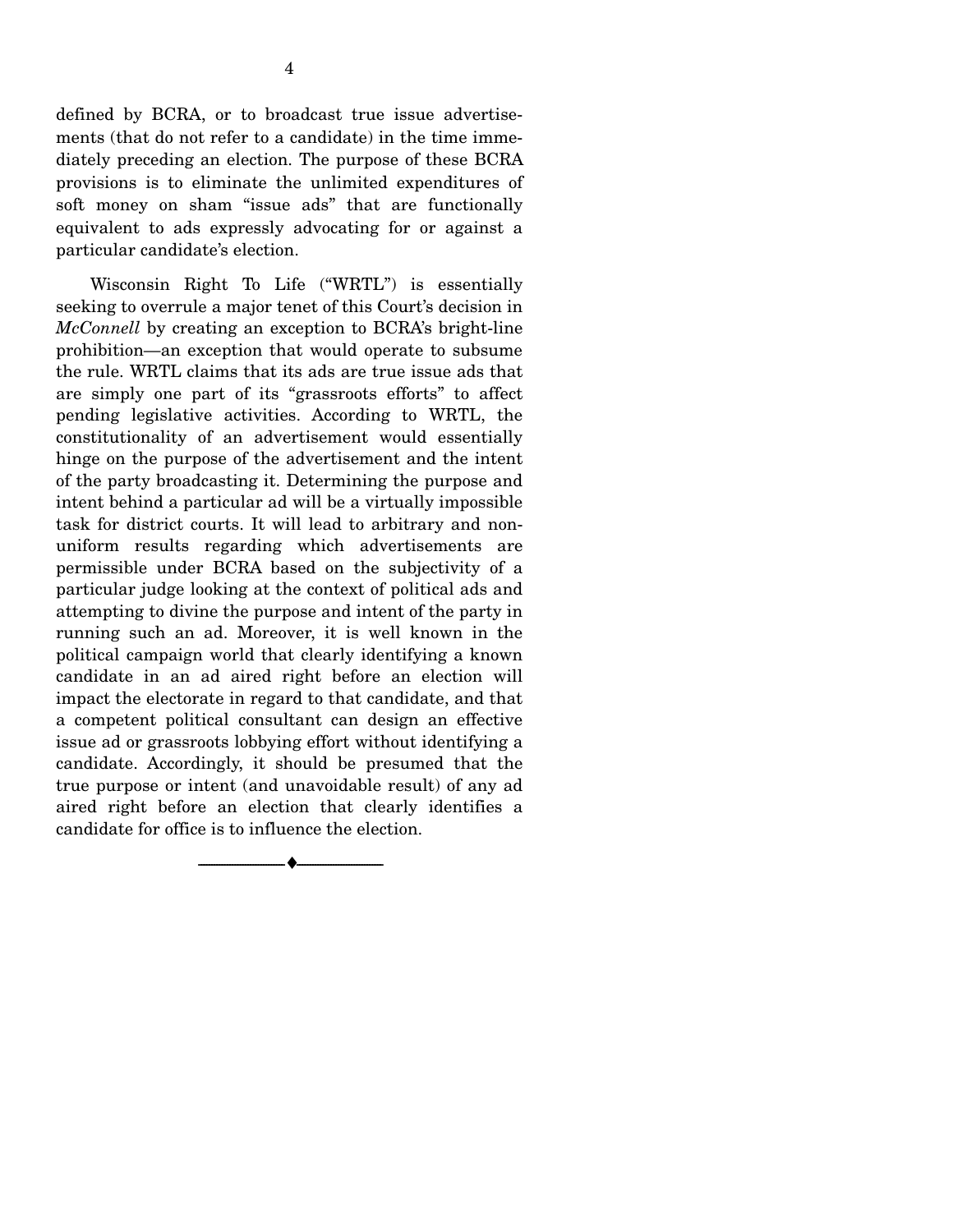#### **ARGUMENT**

#### **I. "ISSUE" OR "GRASSROOTS LOBBYING" ADVERTISEMENTS AIRING IMMEDIATELY PRIOR TO AN ELECTION WHICH IDENTIFY A CANDIDATE WILL UNAVOIDABLY INFLU-ENCE THAT CANDIDATE'S ELECTION.**

 In contrast to commercial transactions for which advertising is run, nearly all political "sales" take place on a single day—election day. The context for voters' decisions is created by what happens leading up to election day. Aggressive political campaigns always seek to create the most favorable context in which voters are asked to make their decisions, based on the goals of the group sponsoring the advertisement.

 The quintessential purpose of a political consultant's role in designing an advertising campaign for a specific candidate is to create a cumulative, positive general impression of the candidate and provide a favorable context in which the voters can make a decision about that candidate. Broadcast advertisements about candidates are short in duration and the image sought cannot be achieved in only one or two ads. However, over time, a campaign consultant will attempt to define a candidate through a combination of style, image, and issues. Each advertisement that airs in support of a candidate in the months leading up to an election is intended to give voters a "feel" for the candidate. Arguably the most important voters the "swing" voters that will ultimately decide the outcome of the election—rarely vote for a candidate based solely or even significantly on substantive positions that candidate has on the issues. Rather, these voters will support a candidate if they perceive that the candidate is likeable and shares similar values to them. A campaign consultant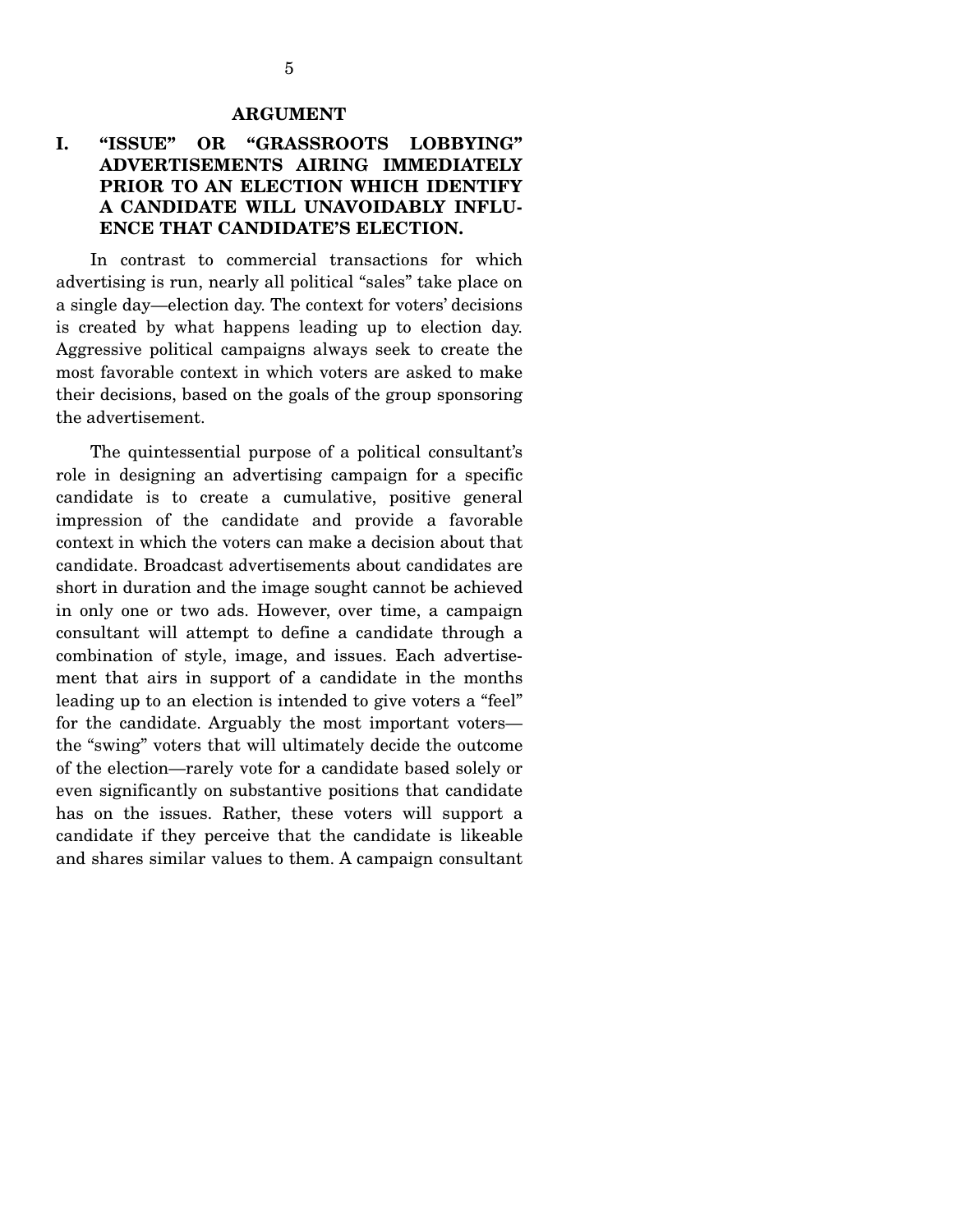will often use a substantive issue simply as a vehicle to help persuade targeted voters that the candidate shares their values, and to make the voters comfortable with the candidate. Thus, so-called issue ads that mention a candidate by name, whether in a positive or negative context, will undoubtedly influence the election because such ads are merely another method of providing voters with a feel for the candidate.

 Prior to BCRA, so-called issue ads financed by soft money were an integral part of election campaigns, and they were often part of a concerted joint effort and overall plan between advocacy groups and the candidate. Competent political consultants know that true issue ads run in the time period immediately preceding the election are largely ineffective at actually raising voter awareness of, or interest in, a particular issue. In the time period preceding the election, true issue ads are likely to be drowned out and overwhelmed by the large volume of various political ads seeking to influence the election. Issue ads run during this time that mention a candidate's name become inexorably intertwined with the campaign itself, augmenting voters' overall perception of candidates by providing additional context in which to view the candidate.

 A true issue ad campaign is most effective when it is aired outside of the time period immediately before an election, when its message will not be distorted or overwhelmed by the prevalence of candidate campaign ads. By contrast, an electioneering ad—even one purportedly about an issue but that refers to a candidate—is designed as part of a campaign package to subtly influence a voter to reach certain conclusions about the candidate while giving the voter the impression he came to that conclusion entirely independent of political propaganda. An issue ad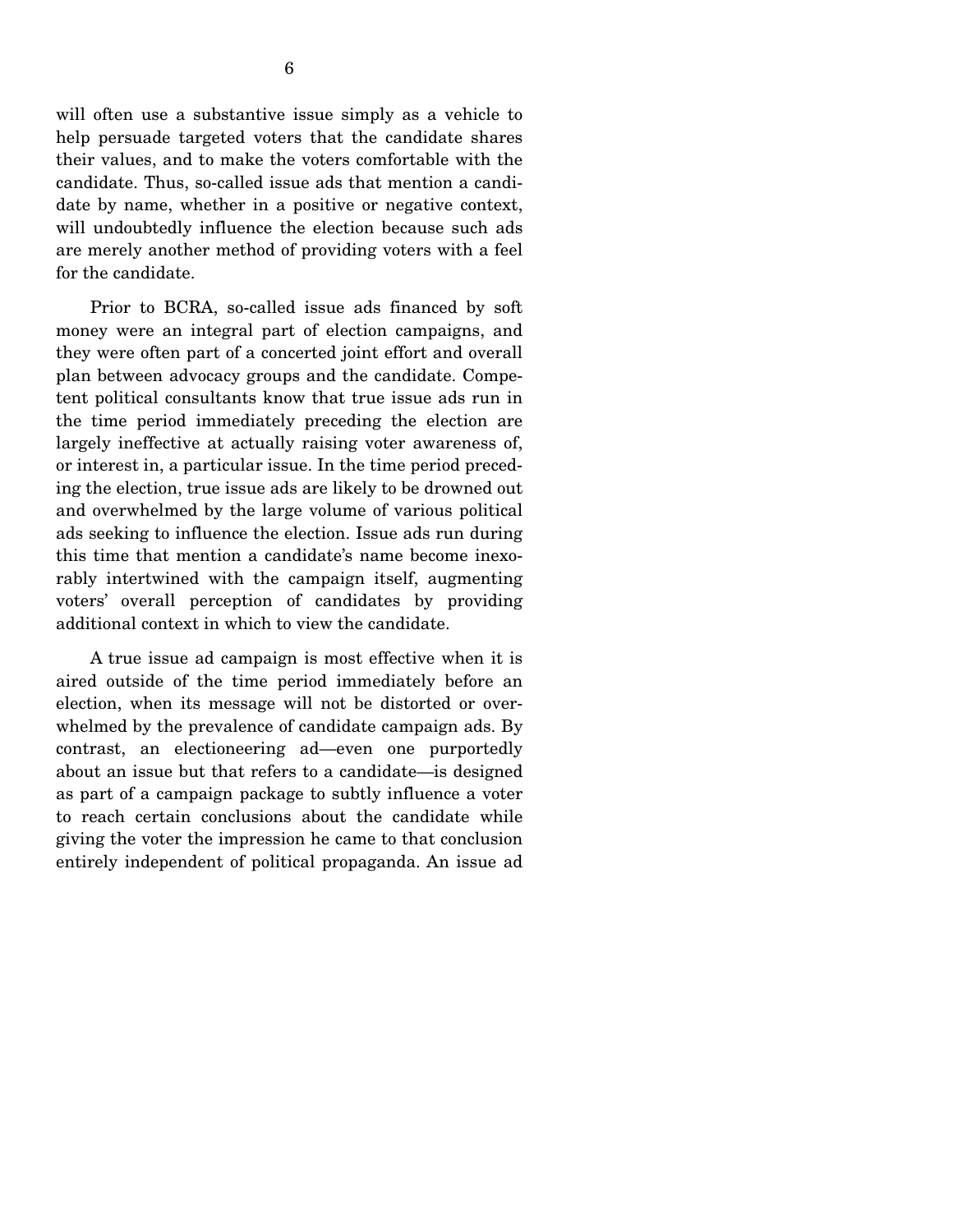that airs in the time immediately preceding an election that implores a voter to "contact" or "tell" a candidate about one's opposition to a certain policy will unavoidably affect that candidate's election. During the election time period, the implicit message to the voter is that one way to change the policy would be to remove that candidate from office on election day. Conversely, an issue ad which airs during the pre-election period and implores a voter to contact or tell a candidate about one's support for a particular policy, implicitly suggests that one way to continue that policy is to vote for the referenced candidate.

## **II. "GRASSROOTS LOBBYING ADS" AIRING IMMEDIATELY PRIOR TO AN ELECTION WHICH REFERENCE A CANDIDATE BY NAME ARE, IN REALITY, "ELECTIONEERING ADS."**

 Context and timing will ordinarily determine whether an ad is a true issue ad or an electioneering ad in disguise.4 While an ad that refers to a candidate may have an effect as an issue ad a year away from an election, that same ad will impact the viewer as an electioneering ad when it is aired right before an election. In the midst of swirling campaign activity, the primary impact of an ad that mentions a candidate's name will be as an electioneering ad.

<sup>&</sup>lt;sup>4</sup> WRTL's argument that "Grassroots lobbying ads . . . have nothing to do with elections" defies decades of actual campaign realities. Similarly, its argument that the Court should distinguish a grassroots lobbying ad from an electioneering ad based on an examination of "the text of the ads themselves" and "not external factors" is a head-in-thesand approach that ignores the realities of sophisticated, modern-day campaign techniques. (Br. of Appellant at 25.) The context and environment in which an ad airs is an important consideration in designing the ad and how the ad will be perceived by the viewer.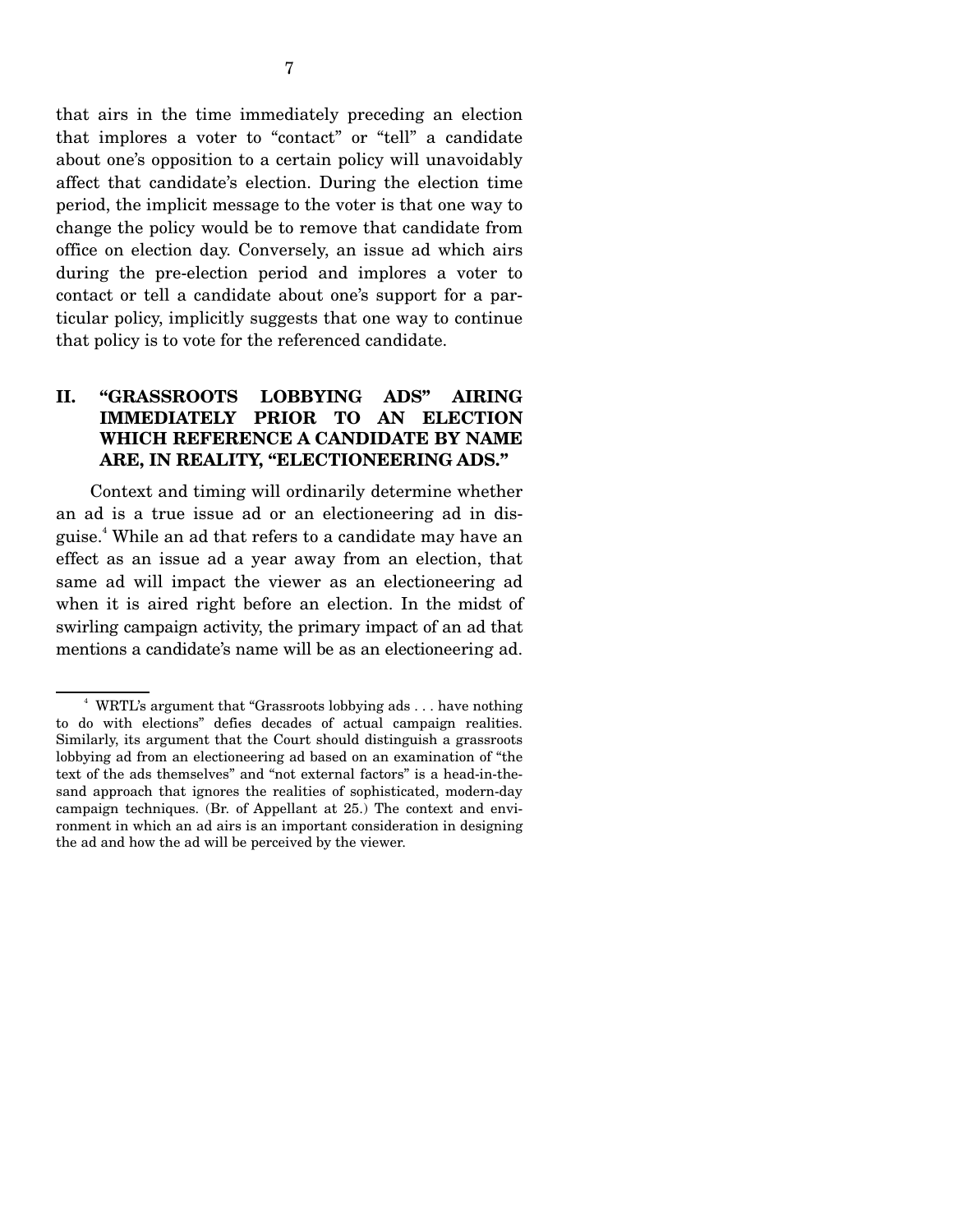In short, the audience is simply unlikely to distinguish between the issue in the ad as opposed to the more prevalent election activity when the so-called issue ad mentions a specific candidate's name.

 Competent interest and advocacy groups are fully cognizant of this dynamic and would only run a so-called issue ad or grassroots lobbying ad with full knowledge that it is the functional equivalent of electioneering. As Judge Kollar-Kotelly found and detailed extensively in her findings of fact in *McConnell*, advocacy and interest groups aired many more purported issue ads in the time period immediately preceding an election, and those ostensible issue ads were much more likely to mention a candidate by name. *See* Mem. Op. of Kollar-Kotelly, J., 251 F. Supp. 2d at 561-63.

 A particularly compelling example is the Citizens for Better Medicare ("CBM") campaign of "issue ads" aired in the year preceding the 2000 election:

During the final three weeks before the 2000 federal election, CBM aired 6,010 spots that mentioned a candidate and only eight spots that did not mention a candidate.... From January 1 through September 4, 2000, CBM ran 23,867 television spots, *none* of which mentioned a candidate.

*Id.* (citing Expert Report of Kenneth M. Goldstein) (emphasis in original). This evidence confirms what every competent campaign consultant already knows: ads that mention a candidate by name in the time period immediately preceding an election are intended to influence, and unavoidably will influence, that election. It does not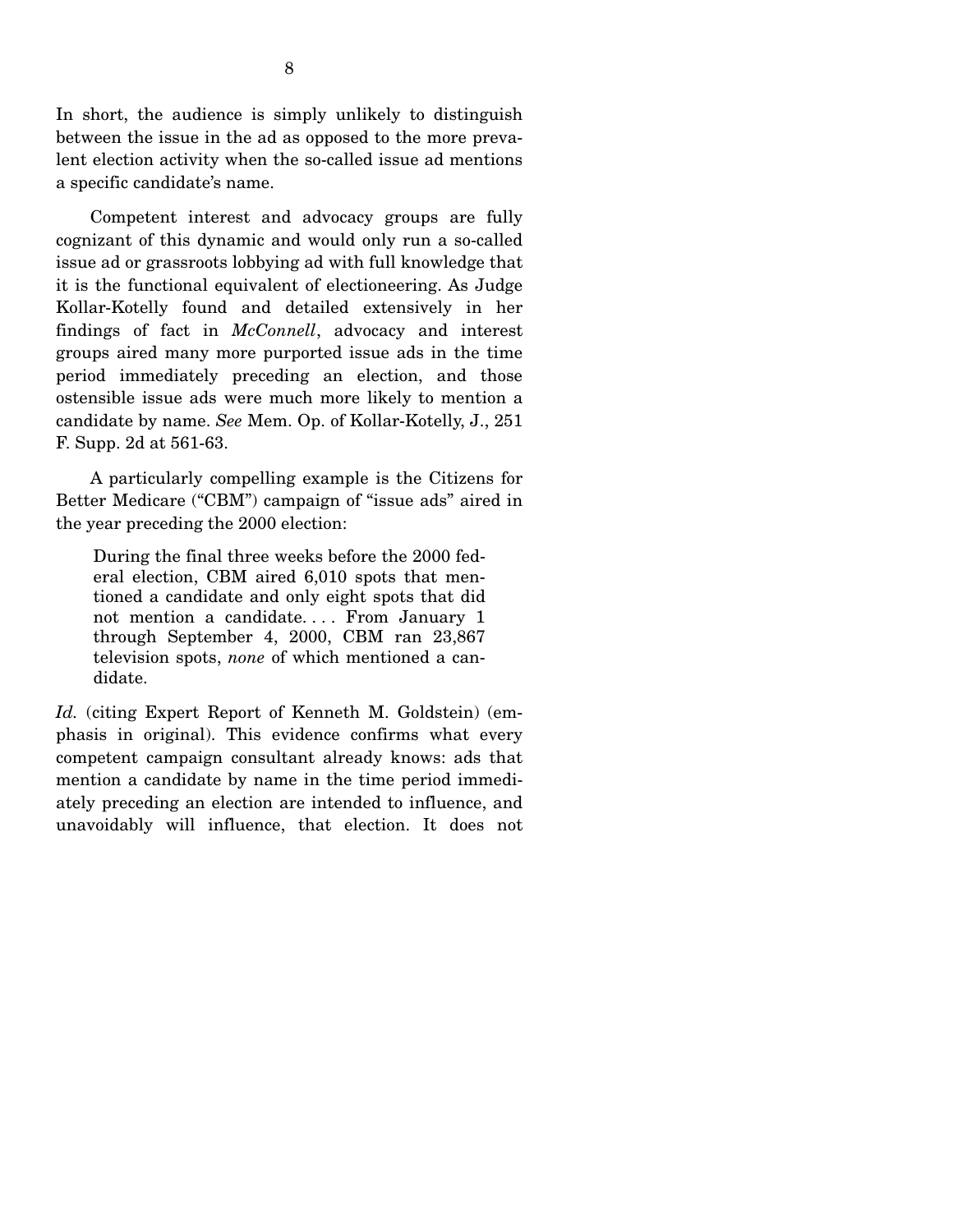matter that they are labeled as issue ads or grassroots lobbying ads.

 Judge Koller-Kotelly's opinion also provides an excellent illustration of a facially innocuous issue ad that is undeniably an electioneering ad when placed in the context of an election timeframe using a candidate's name. In her opinion, Judge Kollar-Kotelly quoted at length from a speech given by Tanya K. Metaska, former chair of the National Rifle Association Political Victory fund. Ms. Metaska said:

We engaged in issue advocacy in many locations around the country. Take Bloomington, Indiana for example. Billboards in that city read,

'Congressman Hostettler is right.'

'Gun laws don't take criminals off Bloomington's streets.'

'Call 334-1111 and thank him for fighting crime by getting tough on criminals.'

Guess what? We really hoped people would vote for the Congressman, not just thank him. And people did. *When we're three months away from an election, there's not a dime's worth of difference between "thanking" elected officials and "electing" them*.

*Id.* at 537 (emphasis added). Ms. Metaska's view was entirely correct and reflects a sophisticated and effective, albeit subtle and indirect, approach to campaigning. Moreover, her statements also apply to apparent grassroots lobbying ads.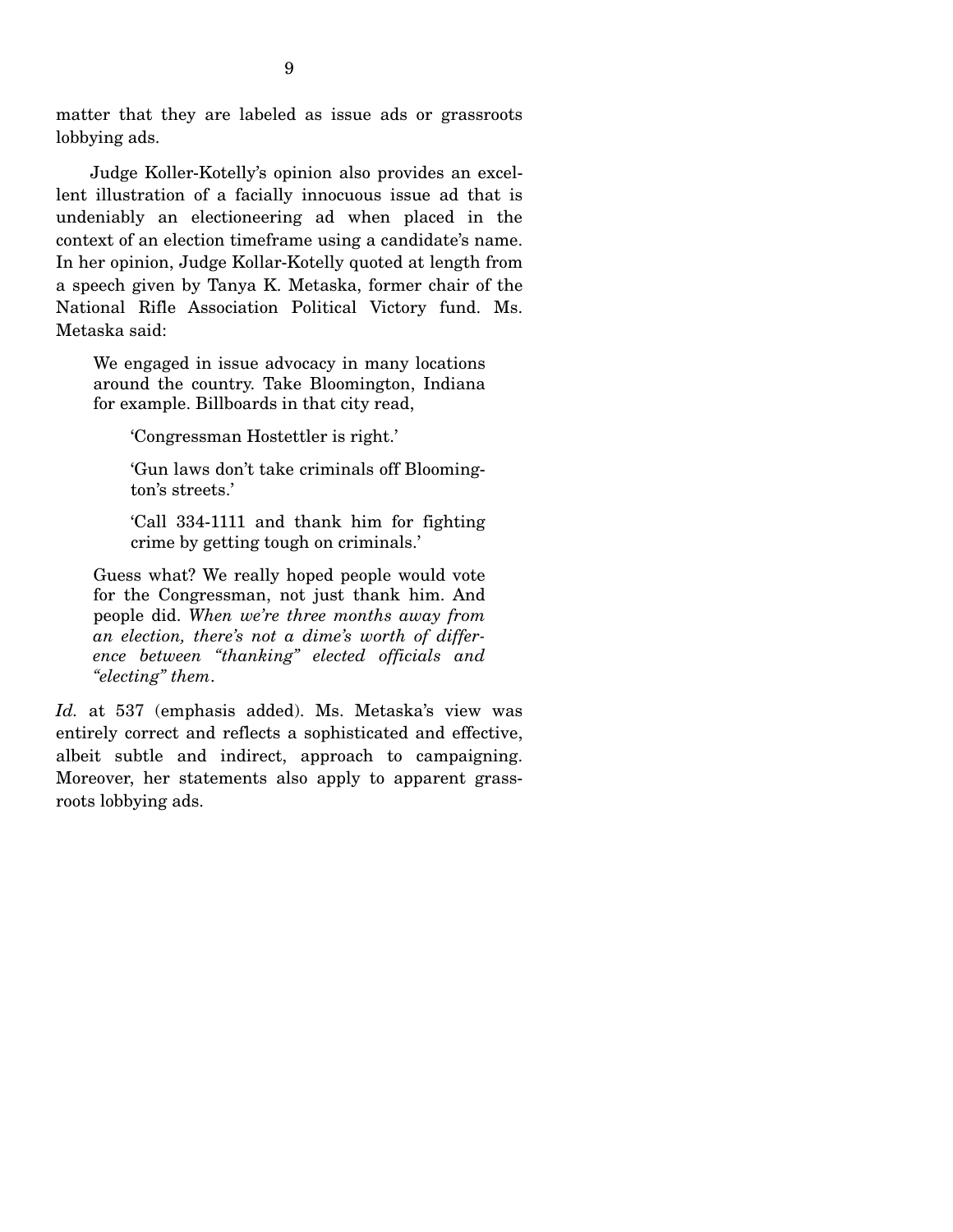Regarding the WRTL ads at issue in this litigation, there is no practical difference, in the context of an election, between asking the audience to "contact" Senator Feingold regarding a "negative" issue about which his position is widely known, or to "vote against" him, at least in part because of it. It is actually more effective in many cases to use indirect words such as "contact" instead of direct appeals such as "vote for" or "vote against" because often voters will respond more favorably to a political message employing subtlety.

#### **III. WRTL'S FILIBUSTER ISSUE ADS CLEARLY WERE INTENDED TO INFLUENCE, AND UNDENIABLY WOULD HAVE INFLUENCED, THE ELECTION HAD THEY BEEN AIRED AT THE INTENDED TIME.**

 WRTL's ads, viewed in the context of the timeframe they were intended to air, appear to have been designed to portray Senator Feingold in a negative light for the purpose of influencing the outcome of the election for which he was campaigning. The ads disparage a "group of senators" for blocking qualified candidates from serving as judges, and using politics to cause "gridlock and back up some of our courts to a state of emergency." The ads then specifically urge voters to contact Senators Feingold and Kohl and tell them to oppose the filibuster. The logical and unavoidable implication of the ads is that Senator Feingold (the only Senator mentioned who was up for reelection) supports the filibuster, and thinks that "politics" are more important than saving courts from a "state of emergency" or allowing qualified candidates to serve in the federal judiciary. Indeed, there would be no reason to tell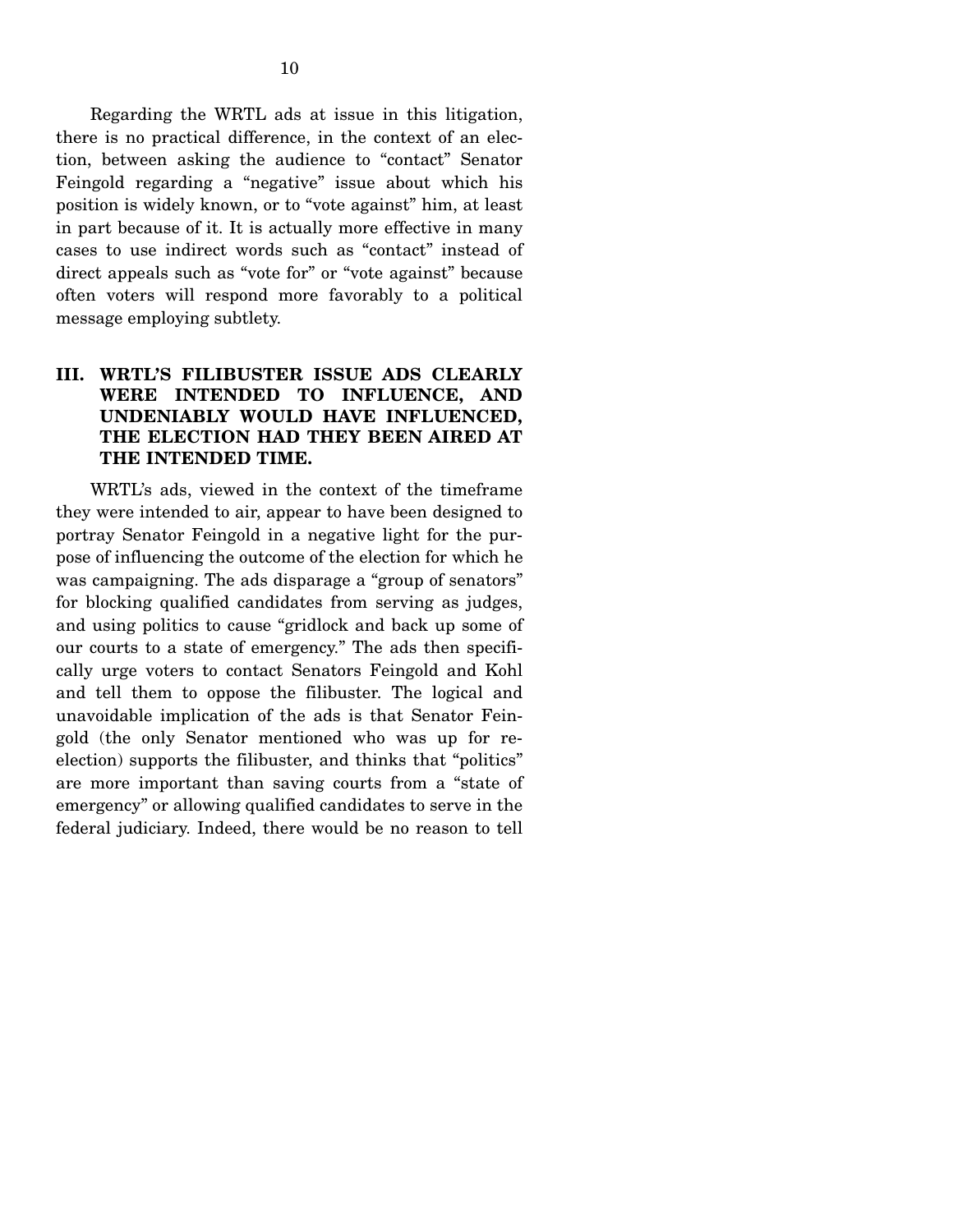voters to contact Feingold and Kohl urging them to oppose the filibuster if they were already opposed to it.<sup>5</sup>

The three WRTL  $ads<sup>6</sup>$  viewed in context with WRTL's explicit advocacy against Senator Feingold, and in light of their timing, seem obviously intended to influence the election. WRTL, Senator Feingold's Republican opponents, and the Wisconsin Republican Party had criticized Feingold for his support of the judicial filibusters and had made it a significant campaign issue. *See generally* R. at 26:1-2<sup>7</sup> (Dist. Ct. Mem. Op. & Order); R. at 18, Exs. 15-16, 18, 20-25 (Def. FEC's Mem. in Opp'n to Pl.'s Mot. for Preliminary Injunction, Exs. 15-16, 18, 20-25.); R. at 41, Attachment 1:3-9 (Br. of Senator John McCain et al. as *amici curiae* at 3-9.). Specifically, WRTL had released press statements critical of Senators Feingold and Kohl on July 14, and July 21, 2004. R. at 18, Exs. 24-25.

 In its July 21 press release, WRTL stated that "the Senate, with the assistance of Senators Kohl and Feingold, has voted to continue its unprecedented filibuster of judicial nominees." In its July 14 press release, WRTL noted that it had "grave concerns" that Senators Feingold and Kohl had "voted 16 out of 16 times to filibuster judicial candidates." That same press release also noted that

<sup>&</sup>lt;sup>5</sup> The fact that the proposed ads deal with both a candidate (Feingold) and a non-candidate (Kohl) equally and did not single out the candidate is of no consequence in terms of the implicit message communicated to voters, i.e., express your displeasure and disregard by complaining to Kohl and by voting against Feingold.

<sup>&</sup>lt;sup>6</sup> Transcript copies of the WRTL ads are attached hereto in the Appendix.

<sup>&</sup>lt;sup>7</sup> References to the Record are to the docket number assigned to each document, followed by the internal attachment number, exhibit number, or page number as appropriate.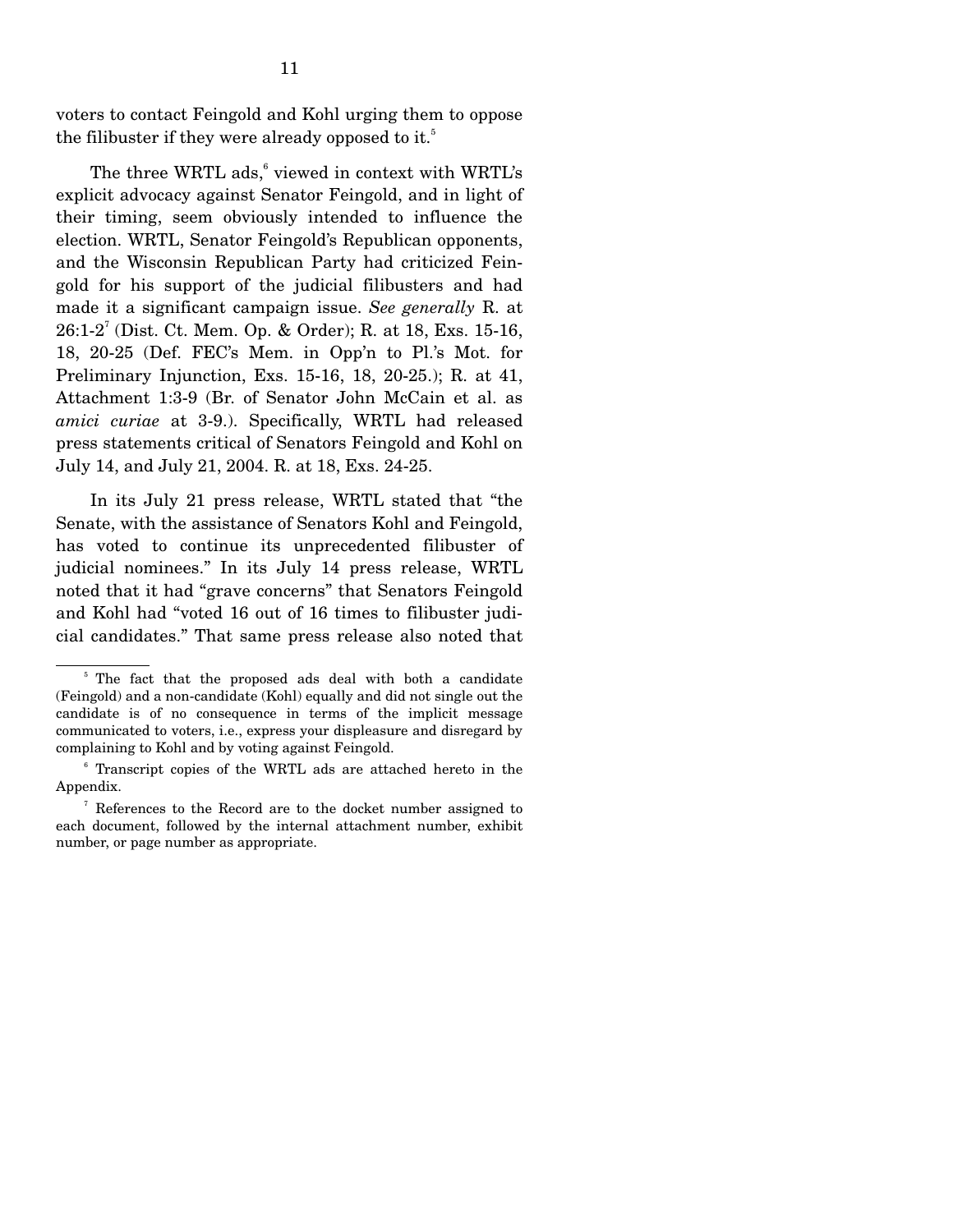Miguel Estrada had to withdraw his nomination after two years of having it filibustered. When WRTL's proposed ads are viewed in the context of WRTL's plan to air them right before Senator Feingold's election, along with WRTL's own press releases, website, and negative comments, and campaigning by the Republican Party and Senator Feingold's opponents, the only logical conclusion is that WRTL intended to influence the election with its proposed ads, not merely to conduct grassroots lobbying.

 Though WRTL criticized Senators Feingold and Kohl for two years of filibusters, and lamented that one "wellqualified" judge had already had to withdraw his nomination, it did not start to run its so-called grassroots lobbying ads until right before the upcoming election. Pre-BRCA, this pre-election period was consistently the time when most "issue ads" financed with soft money were aired in a thinly disguised attempt to influence the election. By WRTL's own admission, the filibuster issue was a longstanding one. (Br. of Appellant at 34). If WRTL had truly wanted to run effective issue ads, it would have been best, as every competent campaign consultant knows, to run them long before the election—or even after the election, when the clamor of competing campaign messages would have died down. Tellingly, WRTL followed the historical pattern of attempting to run so-called issue ads that mention a candidate's name just prior to the election. As Judge Kollar-Kotelly explained in great detail in her findings of fact in *McConnell*, advocacy groups adopt this approach primarily to influence the election, not to actually raise awareness of a particular issue.

 Interestingly, WRTL's ads provided no phone number, URL, address, or other contact information allowing listeners or viewers to actually contact Senators Feingold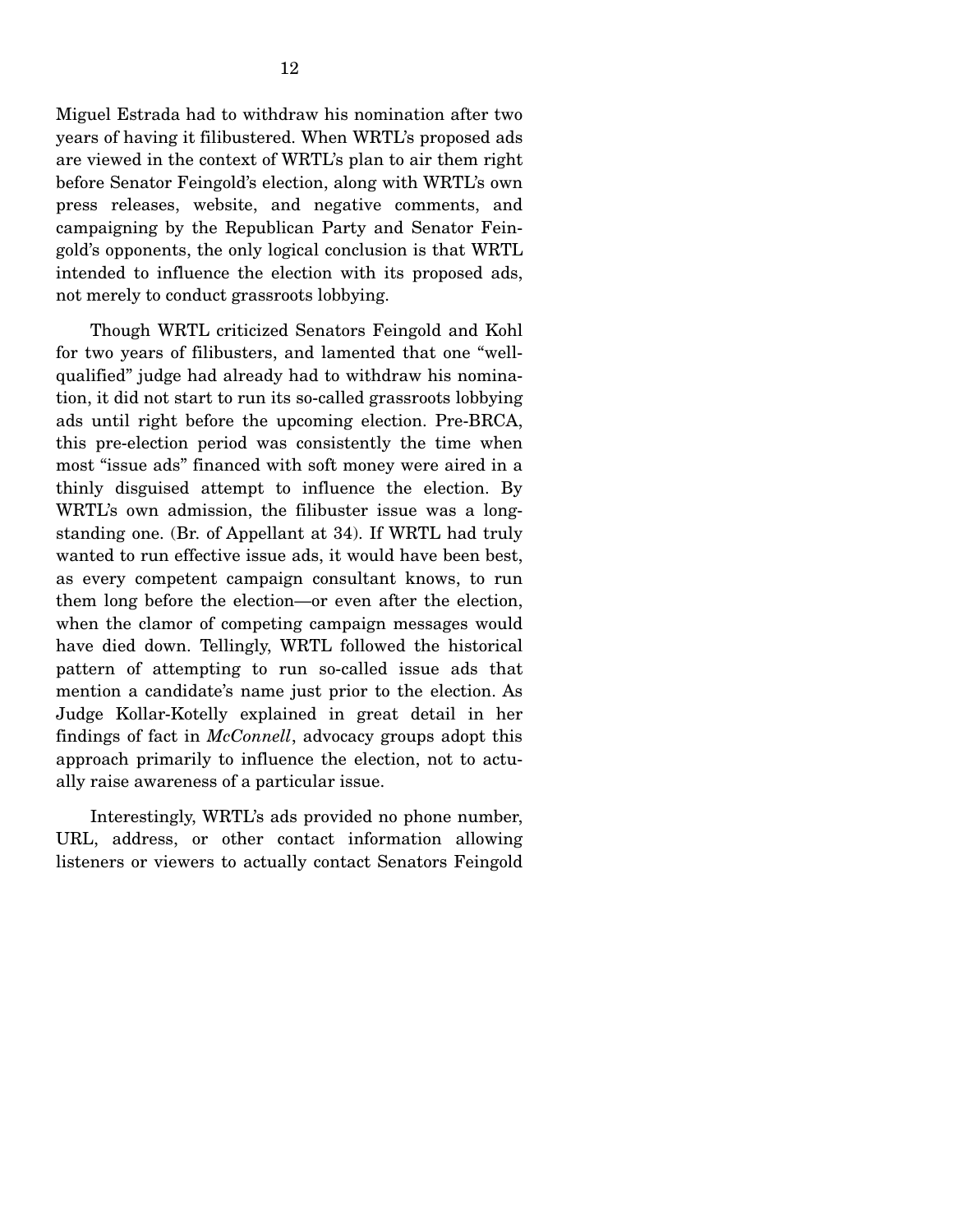and Kohl, as WRTL encourages. Instead, the ad directs listeners to WRTL's own website where, it says, contact information for Feingold could be found. But no information necessary to contact Feingold is provided by the ad itself. It is a further indication that the purpose of WRTL was not to incite such contacts at all, but rather to impact voting in the upcoming election. Indeed, the ad directed viewers and listeners to WRTL's website, which, through its e-alerts, was explicitly critical of Senator Feingold's position on filibusters. From a campaign consultant's point of view, WRTL's ads (airing in the heat of an election campaign) telling voters to contact Senators Feingold and Kohl would have been ineffective for the purpose of influencing the filibuster fight in Congress.<sup>8</sup> The ads, however, would undoubtedly have been effective as electioneering ads, implicitly portraying Senator Feingold as "unfair," and providing a negative general context in which voters would view him when they cast their ballots.

<sup>&</sup>lt;sup>8</sup> WRTL incorrectly claims that it was necessary that it run ads in the time period prohibited by BCRA because "an unprecedented issue of vital national importance" was "coming to a head" at the end of the Congressional Session. (Br. of Appellant at 34.) WRTL did not air its "Wedding" ad until July 26, 2004, which was days *after* several judicial filibusters had already happened, *Id.* at 3. Most importantly, the Senate had already commenced its summer recess on *July 22, 2004*, and did not return until September 7, staying in session until October 11. (Congress' schedule is a matter of public record, and is available at http://thomas.loc.gov/home/ds/s1082.html.) The only logical conclusion that can be drawn from these facts is that WRTL intended to use Senator Feingold's past filibusters of judicial nominees to create a negative context for voters interested in his candidacy. WRTL's advertising strategy is inconsistent with an advocacy group that truly wished to engage in "grassroots lobbying." If that was WRTL's actual intent, any competent consultant would have run issue ads in the time leading up to the July filibusters, when the message would not have been obfuscated by the overabundance of campaign and electioneering ads.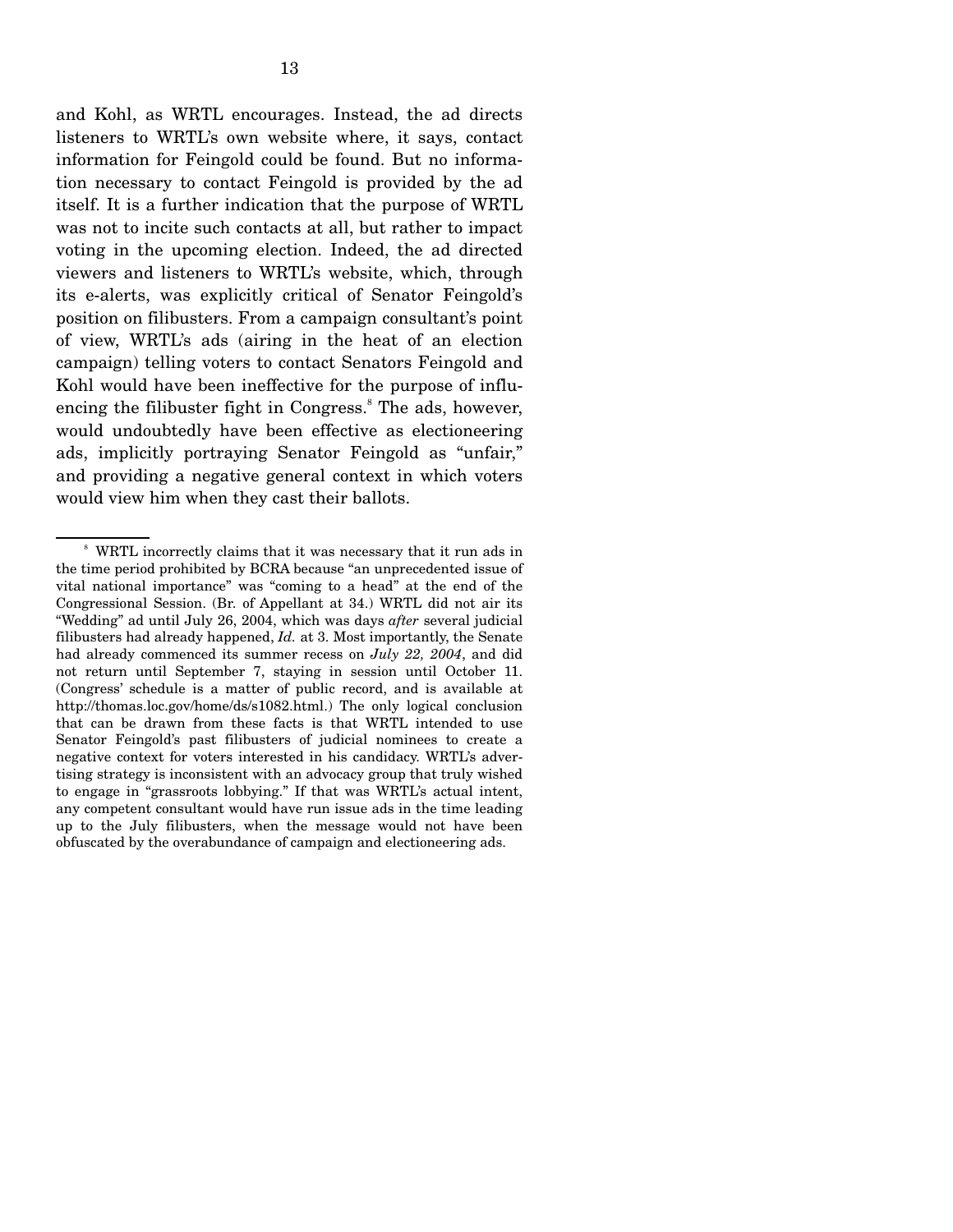#### **IV. IF WRTL'S TYPE OF "GRASSROOTS LOBBY-ING" ADS ARE ALLOWED TO BE AIRED AS LEGITIMATE ISSUE ADS, THE EFFECTIVE-NESS OF BCRA WILL BE SERIOUSLY UN-DERMINED.**

 BCRA was designed to avoid the sham of electioneering ads masquerading as issue advertisements. In *McConnell*, the Court concluded:

 Indeed, the unmistakable lesson from the record in this litigation, as all three judges on the District Court agreed, is that *Buckley*'s magicwords requirement is functionally meaningless. Not only can advertisers easily evade the line by eschewing the use of magic words, but they would seldom choose to use such words even if permitted.

540 U.S. at 193 (referencing Decl. of Douglas L. Bailey, *quoted in* 251 F. Supp. 2d at 305 (Henderson, J.)) (internal citations omitted). The so-called grassroots lobbying advertising exception that WRTL seeks in this case would be the functional equivalent of the "magic words" express advocacy/issue advocacy distinction drawn by the Court in *Buckley v. Valeo*, 424 U.S. 1, 43 (1976). In other words, WRTL's proposed exception would seriously undermine BCRA's prohibition on the use of soft money to finance electioneering ads immediately preceding an election.

 Competent and creative political and media consultancy professionals could and would readily use WRTL's proposed grassroots lobbying issue ads exception to design ostensible issue ads that will have a profound and direct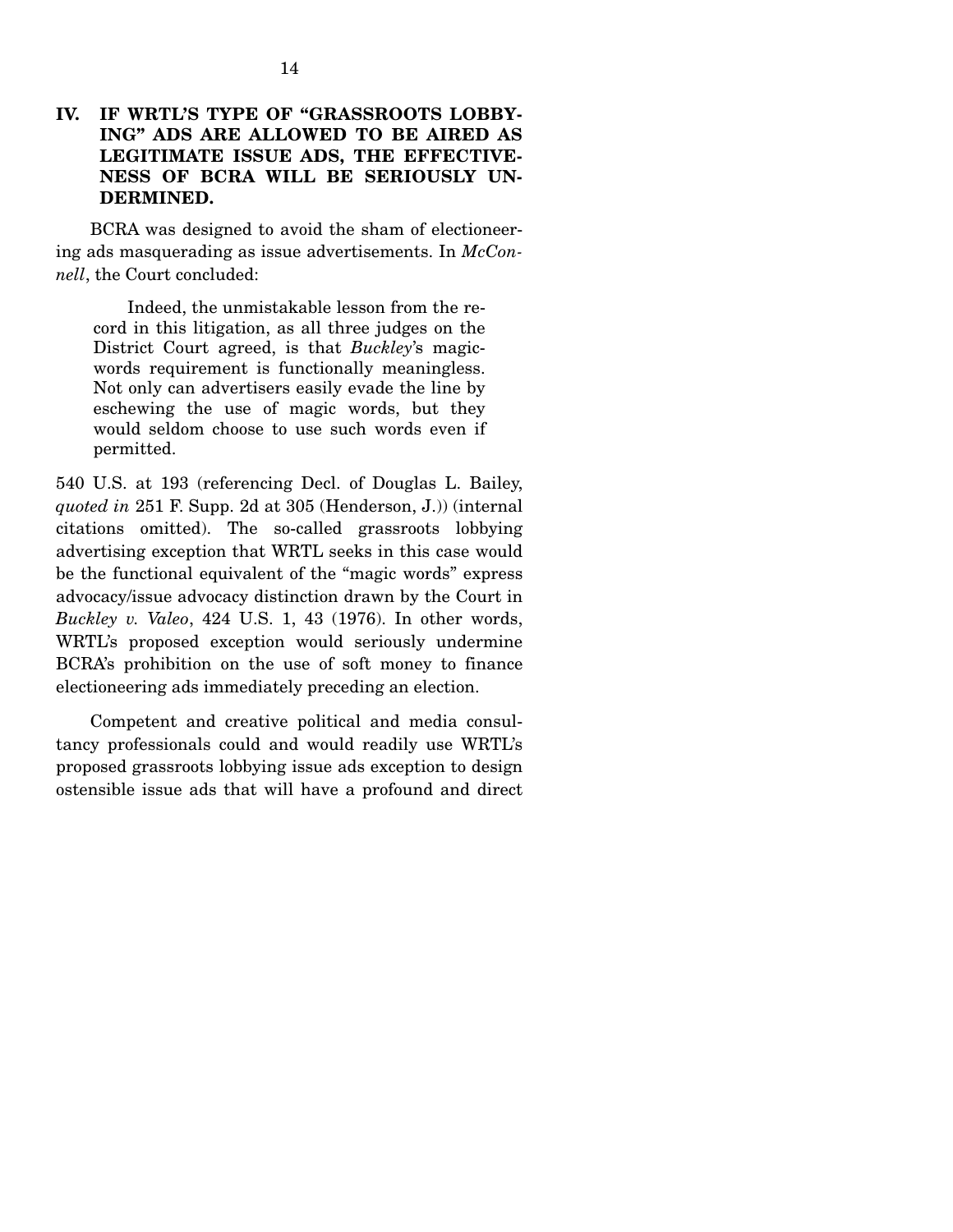impact on candidate elections. There are and always will be hot-button political issues before Congress right before any election that could be used as a pretext for airing supposed issue ads within the immediate pre-election time frame of BCRA. If the Court adopts WRTL's proposed grassroots lobbying issue ads exception, political consultants can and will design ads to influence voter behavior by portraying an issue (and/or politicians supporting that issue) in a positive or negative light, and then asking the audience to contact the incumbent politician to oppose or support that legislation, initiative or measure.

 Examine, for example, the pertinent text of WRTL's proposed "Loan" ad, one of the radio ads at issue in this case.

 Sometimes it's just not fair to delay an important decision.

 But in Washington it's happening. A group of Senators is using the filibuster delay tactic to block federal judicial nominees from a simple "yes" or "no" vote. So qualified candidates are not getting the chance to serve.

 It's politics at work, causing gridlock and backing up some of our courts to a state of emergency.

 Contact Senators Feingold and Kohl and tell them to oppose the filibuster.

Visit: BeFair.org.

 Paid for by Wisconsin Right to Life (befair.org), which is responsible for the content of this advertising and not authorized by any candidate or candidate's committee.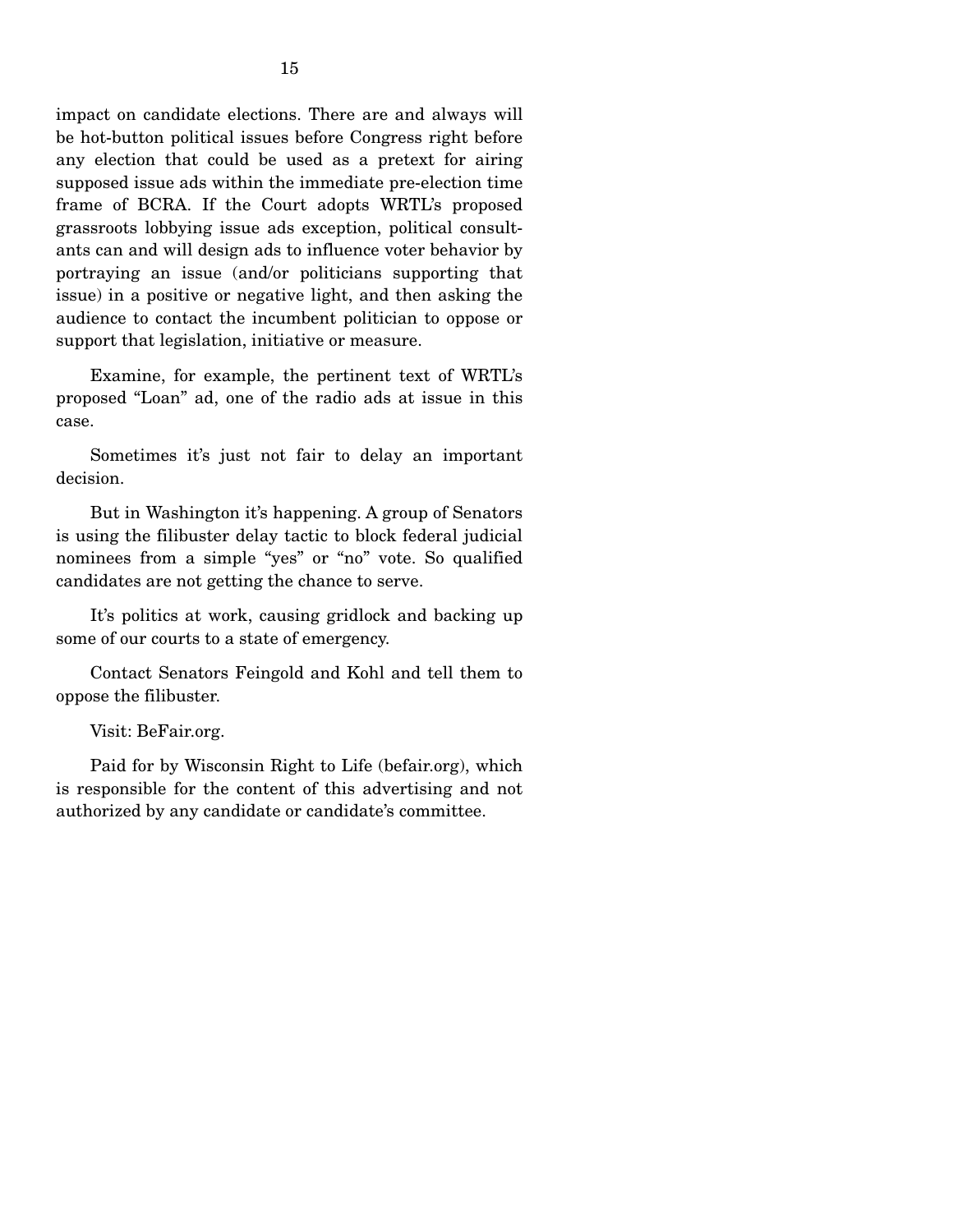While WRTL claims that its "Loan" ad is a legitimate attempt to conduct grassroots lobbying on the issue of filibustering, it is important to note that there is no contact information for Feingold (who was up for reelection) or for Senator Kohl (who was not). Under WRTL's proposed exception to BCRA, campaign consultants will be able to easily design grassroots lobbying ads that are much more vitriolic, insidious, and emotive than the ads at issue in this case. While the ads will be grassroots lobbying ads in name, they will be electioneering ads in reality and effect. Political consultants, advocacy groups, and others parties designing ads will develop ads that will render the grassroots lobbying ads/sham issue ads distinction as meaningless as the former issue advocacy/express advocacy distinction. For example, under WRTL's notion of issue advertising nothing would stop it from modifying the above ad to read as follows:

 Sometimes it's just not fair to delay an important decision.

 But in Washington it's happening. A group of Senators *tied to a radical pro-abortion philosophy*<sup>9</sup> is using the filibuster delay tactic to block federal judicial nominees from a simple "yes" or "no" vote. So qualified candidates are not getting the chance to serve, because *the Senators do not have a modicum of respect for human life*.

 The Senators are putting politics ahead of democracy and fairness, causing gridlock and backing up some of our courts to a state of emergency.

<sup>&</sup>lt;sup>9</sup> The italicized portions of this modified ad quote language from a WRTL press release characterizing Senator Feingold after he voted against Unborn Victims of Violence Act. R. at 18, Ex. 20.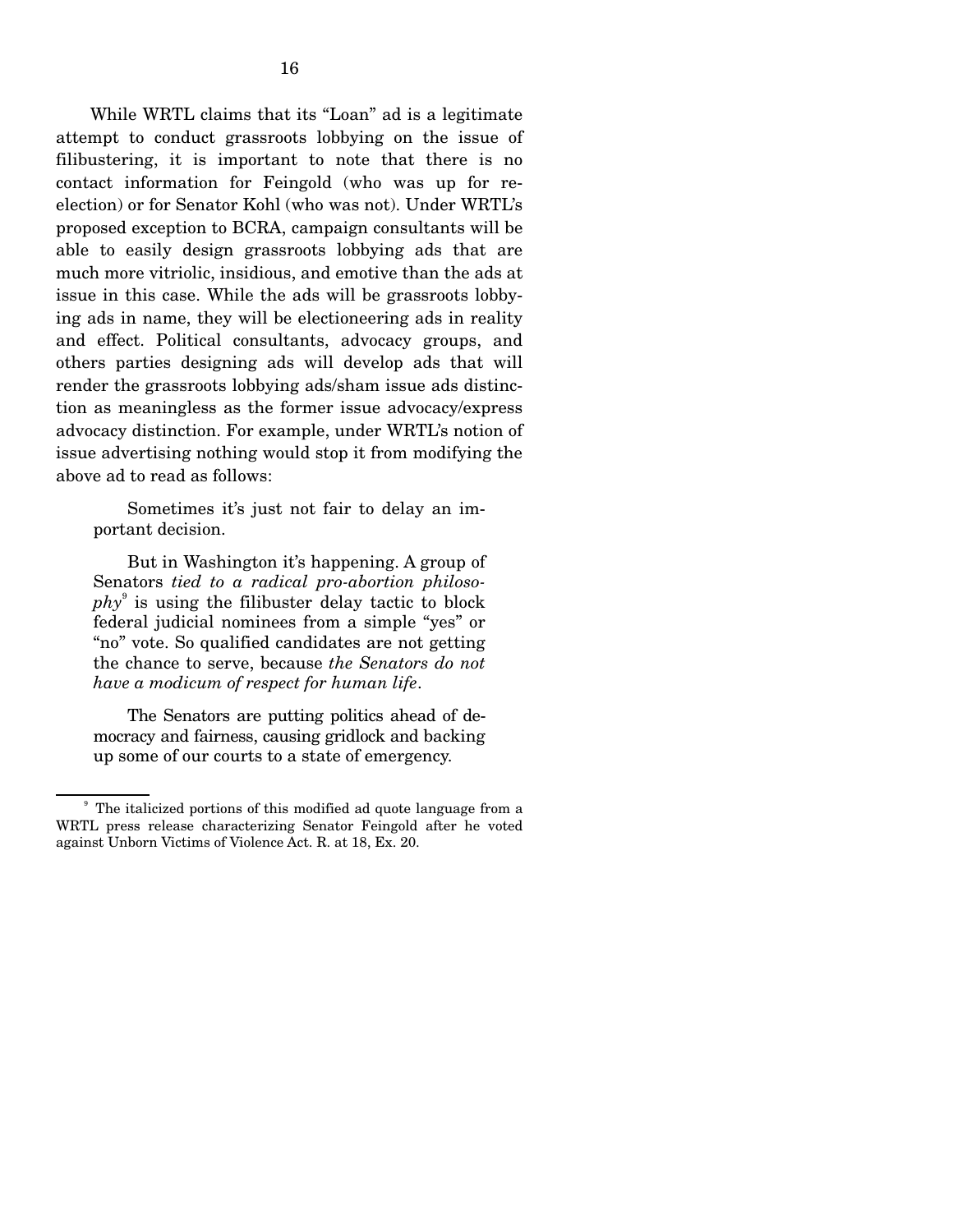Contact Senators Feingold and Kohl and tell them to make sure that these un-American tactics stop and to vote to end the filibuster.

Visit: BeFair.org.

 Paid for by Wisconsin Right to Life (befair.org), which is responsible for the content of this advertising and not authorized by any candidate or candidate's committee.

 Similarly, a pro-choice group such as Planned Parenthood could design an inflammatory and diametrically opposed ad that would fit WRTL's grassroots lobbying exception. For example:

 Right now, the Senate is trying to push through a group of radically right-wing judges to serve on the Federal Courts of Appeal. These judges want to invade your right to decide if and when you will have a family, and insert themselves into women's reproductive choices and control what choices women make affecting their bodies. These judges have made it clear that they will take away a woman's right to choose.

 The only thing standing between you and your right to choose is a brave group of Senators who refuse to confirm these judges who will not respect your existing rights.

 But the political pressure is mounting. Call Senators Feingold and Kohl and tell them to oppose these radical judicial confirmations.

 Paid for by Planned Parenthood of Wisconsin, which is responsible for the content of this advertising and not authorized by any candidate or candidate's committee.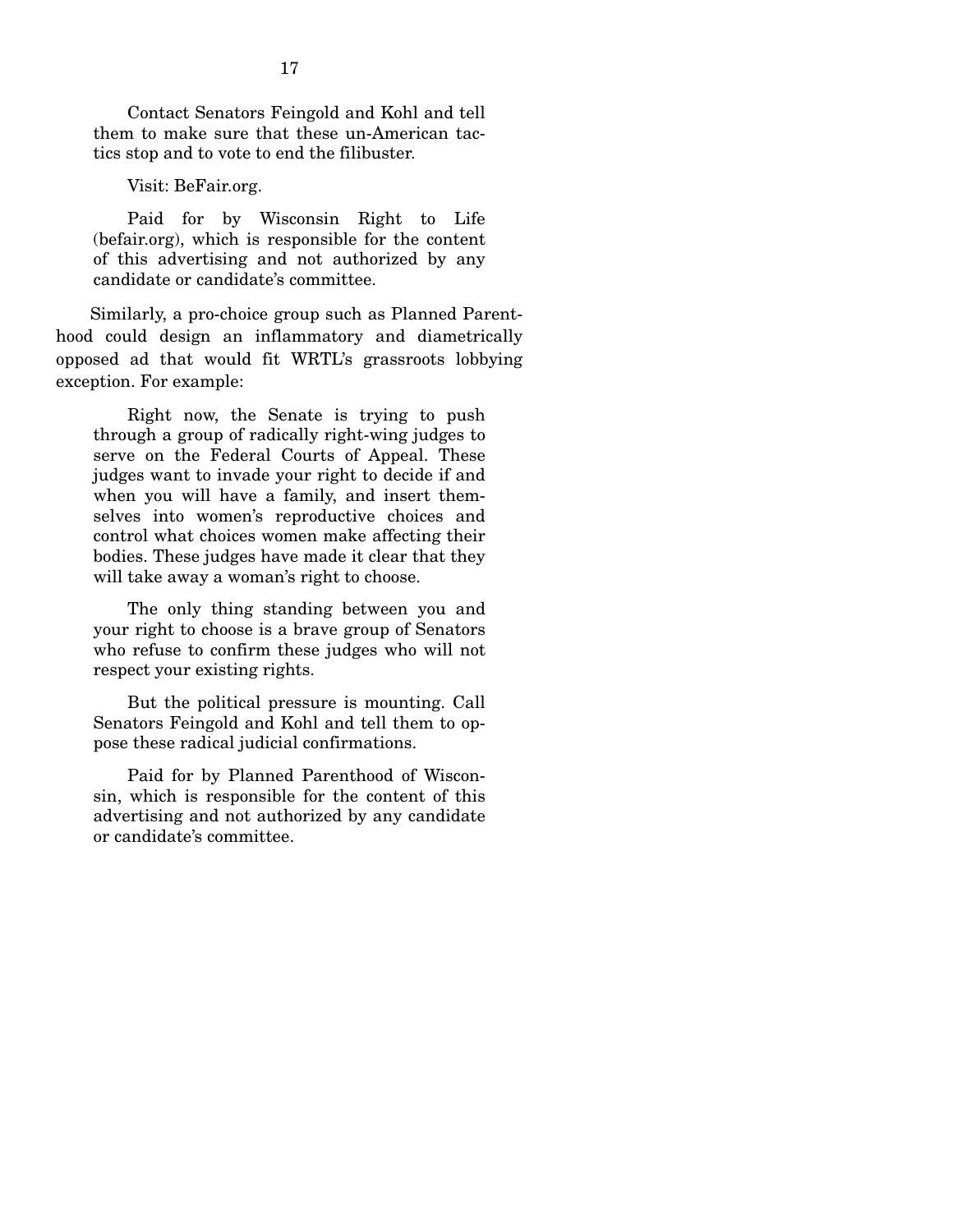These two hypothetical, yet conceivably allowable, ads have a clear political message that will influence the electorate if they are aired immediately before an election (even with the required disclaimer that the ads are not authorized by any candidate). The unavoidable result is that the ads would necessarily become a part of the election campaign milieu, and would serve to persuade voters how to cast their ballots. In reality and effect, grassroots lobbying ads specifically mentioning candidates and aired within the pre-election time period are exactly what pre-BCRA issue ads—like the National Rifle Association billboards example, *supra*—are; they are the functional equivalent of electioneering ads.

 WRTL's claim that "grassroots lobbying ads" do not raise the same concerns as sham issue ads simply rings hollow. In fact, the standard WRTL proposes in order to determine if ads should be considered grassroots lobbying ads is as open to abuse and subversion as the Court's "express advocacy" interpretation of the Federal Election Campaign Act of 1971. WRTL proposes that the Internal Revenue Code definition of grassroots lobbying communication should be applied. (Br. of Appellant at 21.) That section sets forth three required elements. A "grass roots lobbying communication" must (1) refer to specific legislation, (2) reflect a view on such legislation, and (3) encourage the recipient to take some action with respect to such legislation. 26 U.S.C. § 56.4911-2(b)(2)(i)-(ii).

 It is important to note that reference to an identified candidate is not necessary to satisfy the three requirements for a grassroots lobbying ad under the IRS definition.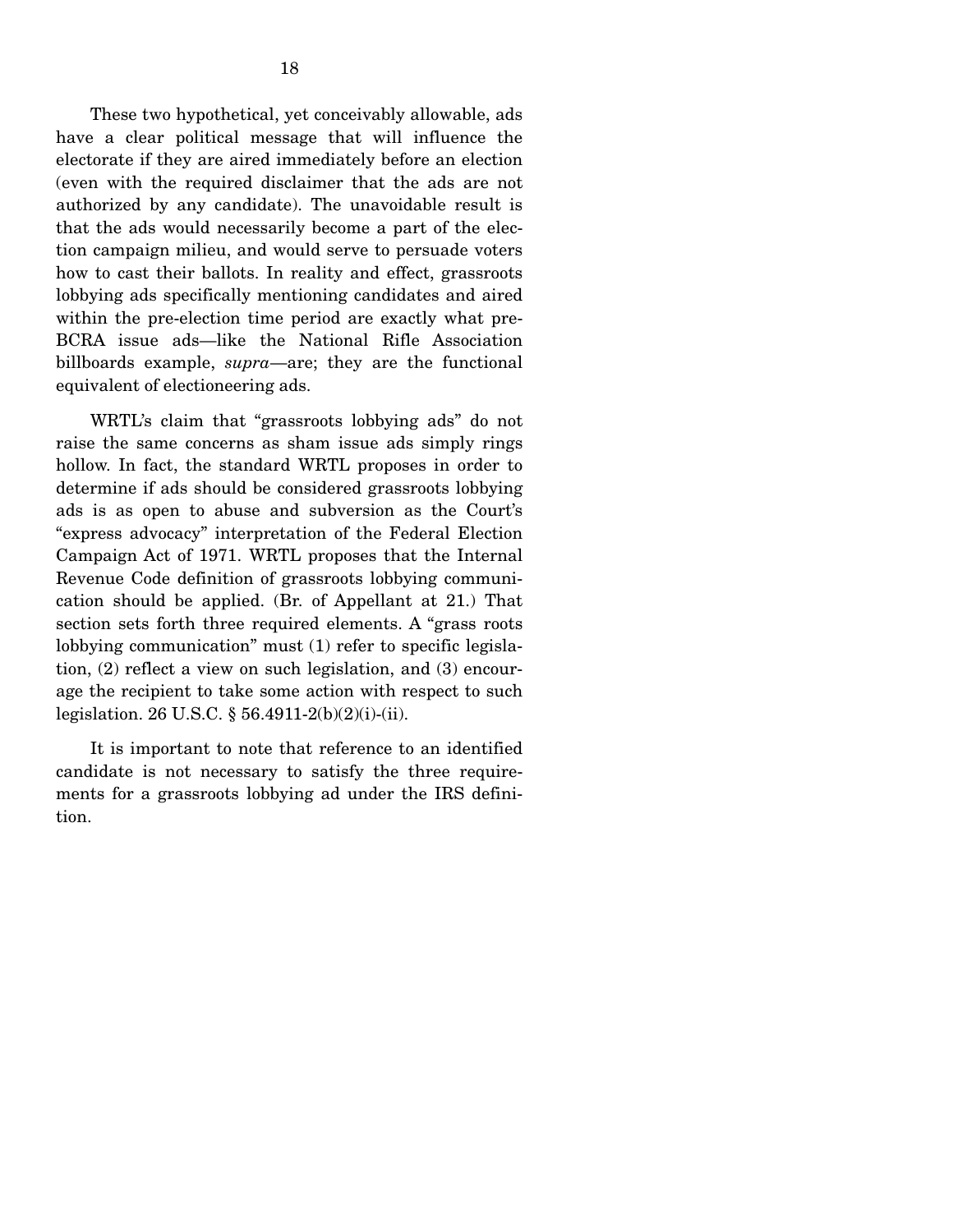Moreover, this definition of "grass roots lobbying communication" is extremely broad and, if adopted, will allow political consultants to easily create electioneering ads masquerading as grassroots lobbying ads. Not only would the above hypothetical ads meet this definition, but ads with much more inflammatory language on topics such as the war on terror, military appropriations, and immigration would also qualify as grassroots lobbying ads. If the Court were to create the exemption WRTL seeks in this case, a new species of sham grassroots lobbying ads would simply replace the sham issue ads that created the soft money loophole that Congress closed by enacting BCRA, the provisions of which were upheld by this Court. At any given time, there is a vast amount of legislation under consideration by each House of Congress and significantly more being considered by various committees. Should WRTL's position be allowed to stand, political consultants will be able to use soft money to conduct sham grassroots lobbying on a virtually unlimited range of issues contemporaneously under consideration at some point in the legislative process. It will not matter how contentious a piece of legislation is, or how likely or unlikely it is for a given measure to pass, to fail, or even to come up for consideration.

 The only alternative to opening the political advertising arena and BCRA itself up to widespread abuse is to ask the Federal Election Commission and District Courts to try to divine on an individual basis for every single ad the true purpose of the ad or the true intent behind a given ad's sponsors. Unfortunately, as detailed in Section II, *supra*, this is an impossible and inherently unreliable task. What is reliable, however, is the conclusion that any ad will unavoidably have an effect on an election when it is (1) aired in the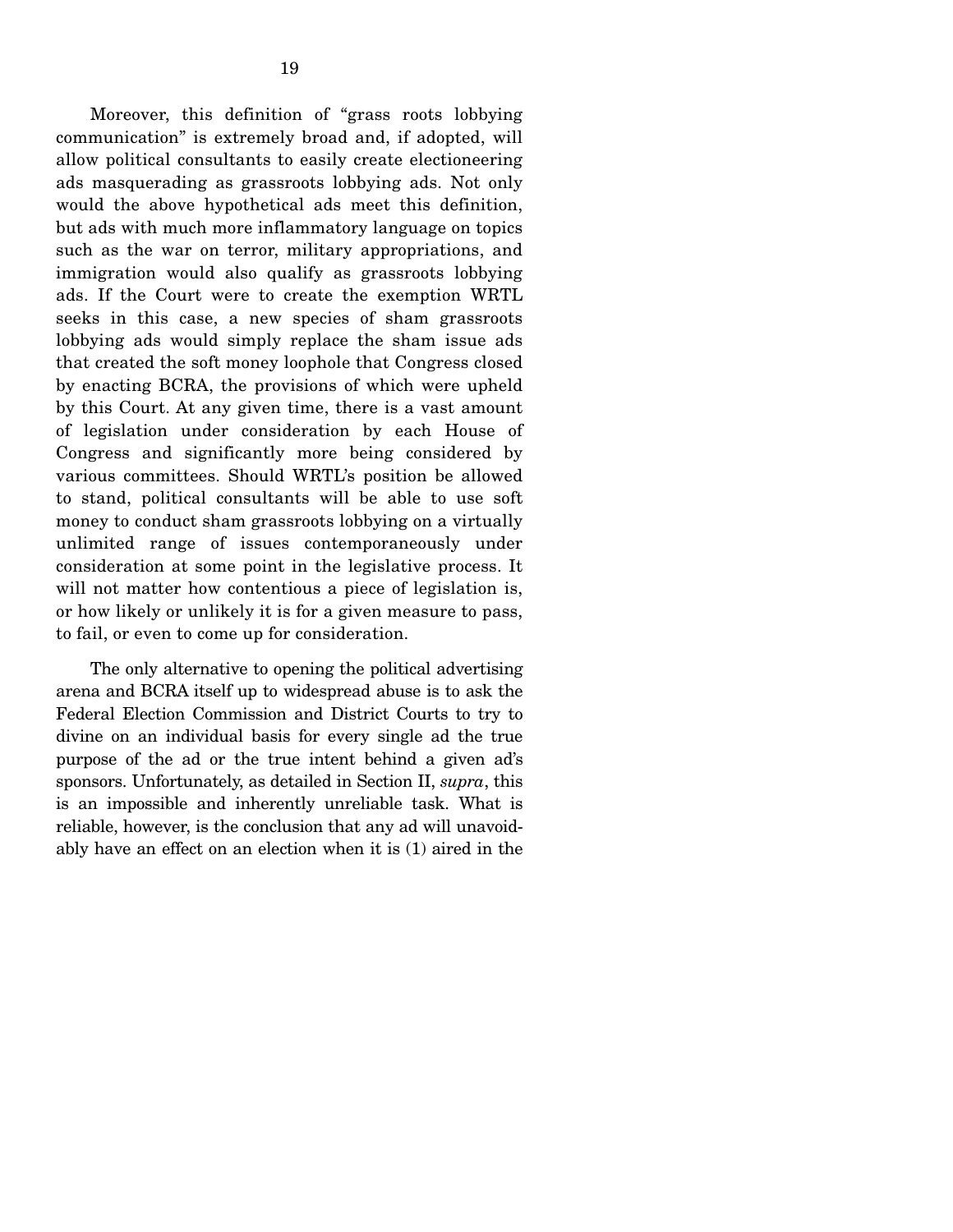immediately pre-election period and (2) refers to a clearly identified candidate who is running in that election. Consequently, the only logical conclusion is that grassroots lobbying ads that air in the time period immediately preceding an election and that specifically mention a candidate by name are deemed to be intended to influence the election, are the functional equivalent of electioneering ads, and therefore are and should appropriately be subject to the BCRA rules that apply to electioneering communications.

#### **CONCLUSION**

--------------------------------- ♦ ---------------------------------

 BCRA's reforms were designed principally to restore the integrity of the Federal Election Campaign Act, to address the fundamental concerns expressed by this Court in *Buckley v. Valeo* regarding corruption and the appearance of corruption, and to stop the massive use of soft money to circumvent the constitutionally consistent and legislatively approved limitations on campaign contributions. BCRA adopted a "bright-line" test to determine the class of communications subject to campaign finance rules. This Court in *McConnell v. FEC*, upheld this test and should do so again by affirming the decision of the Court below.

Respectfully submitted,

RANDY L. DRYER *Counsel of Record*  SETH P. HOBBY STEFFAN P. BRUTSCH PARSONS BEHLE & LATIMER 201 South Main Street Suite 1800 Salt Lake City, UT 84145-0898 (801) 532-1234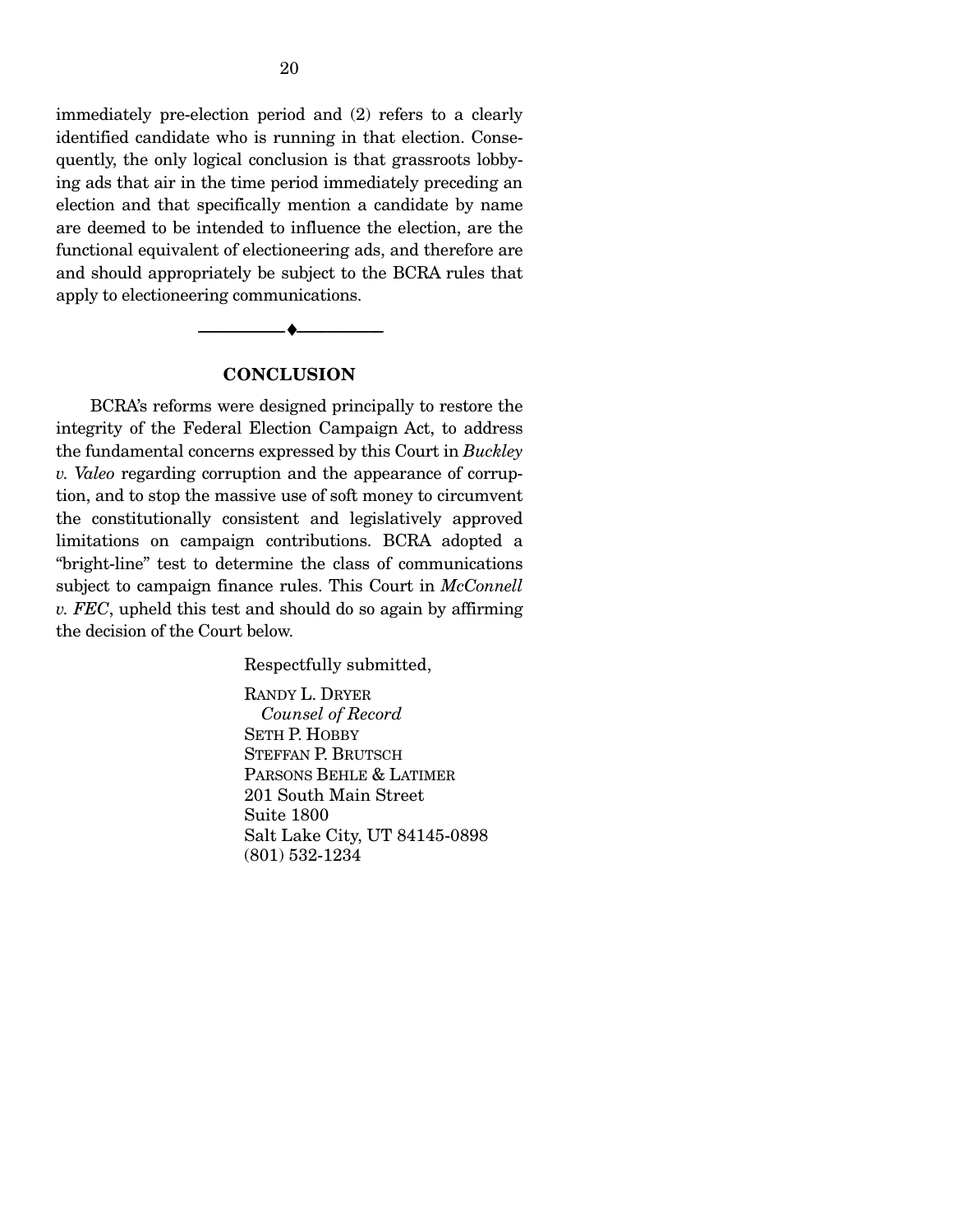#### App. 1

#### **APPENDIX**

#### *TV Script*

 $\overline{a}$ 

Client: Wisconsin Right to Life Title: "Waiting" :30 Job#: WRL-8136 Date: July 14, 2004

### **VIDEO**

We see vignettes of a middle-aged man being as productive as possible while his professional life is in limbo:

He reads the morning paper He polishes his shoes He checks for mail, which hasn't arrived He scans through his Rolodex He reads his Palm Pilot manual He pays bills

SUPER: www.BeFair.org

*4-SECOND DISCLAIMER (4% or 20 scan lines)*:

Paid for by Wisconsin Right to Life (befair.org), which is responsible for the content of this advertising, not authorized by any candidate or candidate's committee.

#### **AUDIO**

VO:

There are a lot of judicial nominees out there who can't go to work.

Their careers are put on hold because a group of U.S. Senators is filibustering – blocking qualified nominees from a simple "yes" or "no" vote.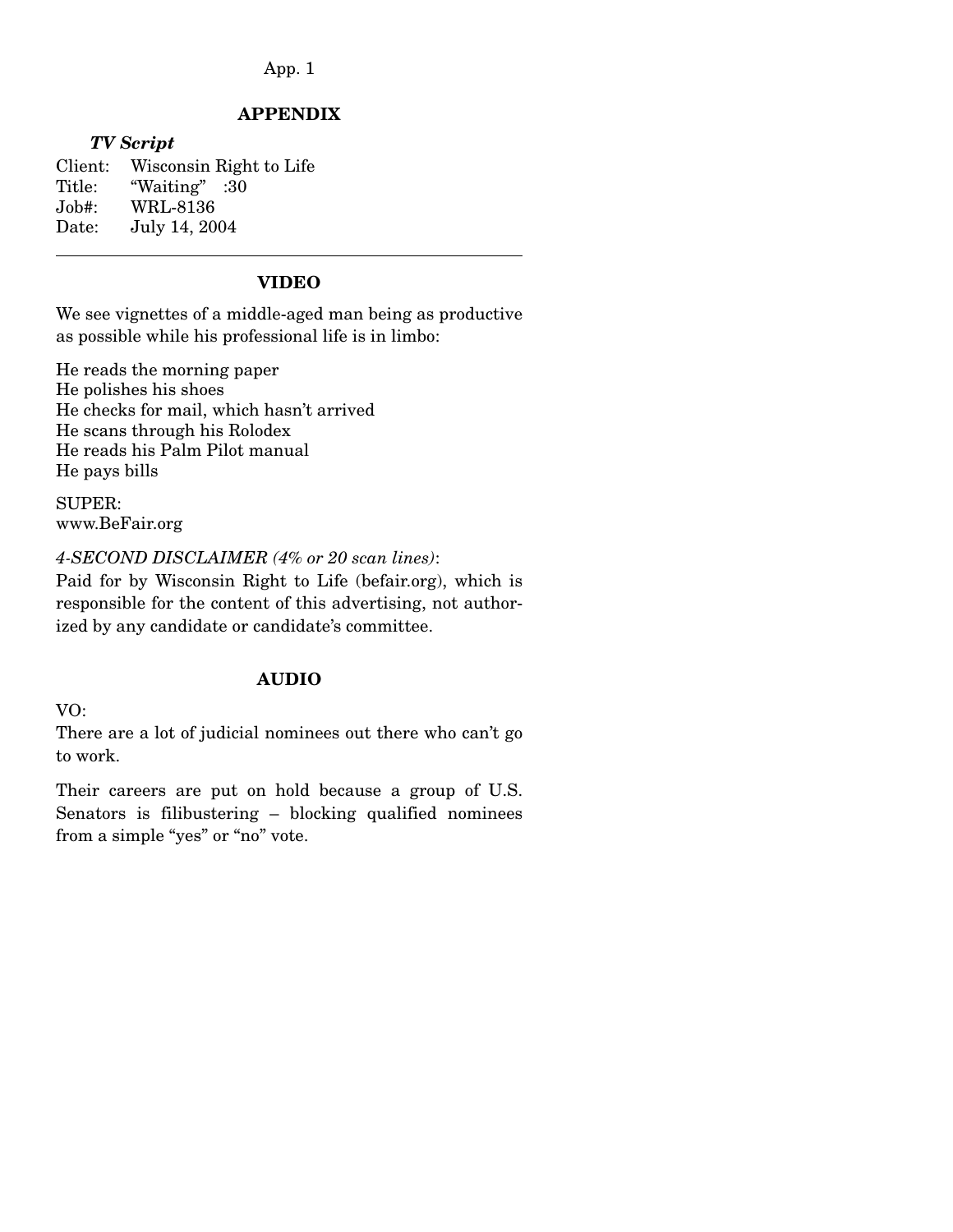App. 2

It's politics at work and it's causing gridlock.

Contact Senators Feingold and Kohl and tell them to oppose the filibuster.

Visit: BeFair.org

WRL REPRESENTATIVE VO:

Wisconsin Right to Life is responsible for the content of this advertising.

### *Radio Script*

Client: Wisconsin Right to Life Title: "Wedding" :60 Job#: WRL-8136 Date: July 15, 2004

### **AUDIO**

*We hear church bells up and under . . .* 

### **TALENT**

PASTOR: And who gives this woman to be married to this man?

BRIDE'S FATHER (rambling):

Well, as father of the bride, I certainly could. But instead, I'd like to share a few tips on how to properly install drywall. Now you put the drywall up . . .

VO:

 $\overline{a}$ 

Sometimes it's just not fair to delay an important decision.

But in Washington it's happening. A group of Senators is using the filibuster delay tactic to block federal judicial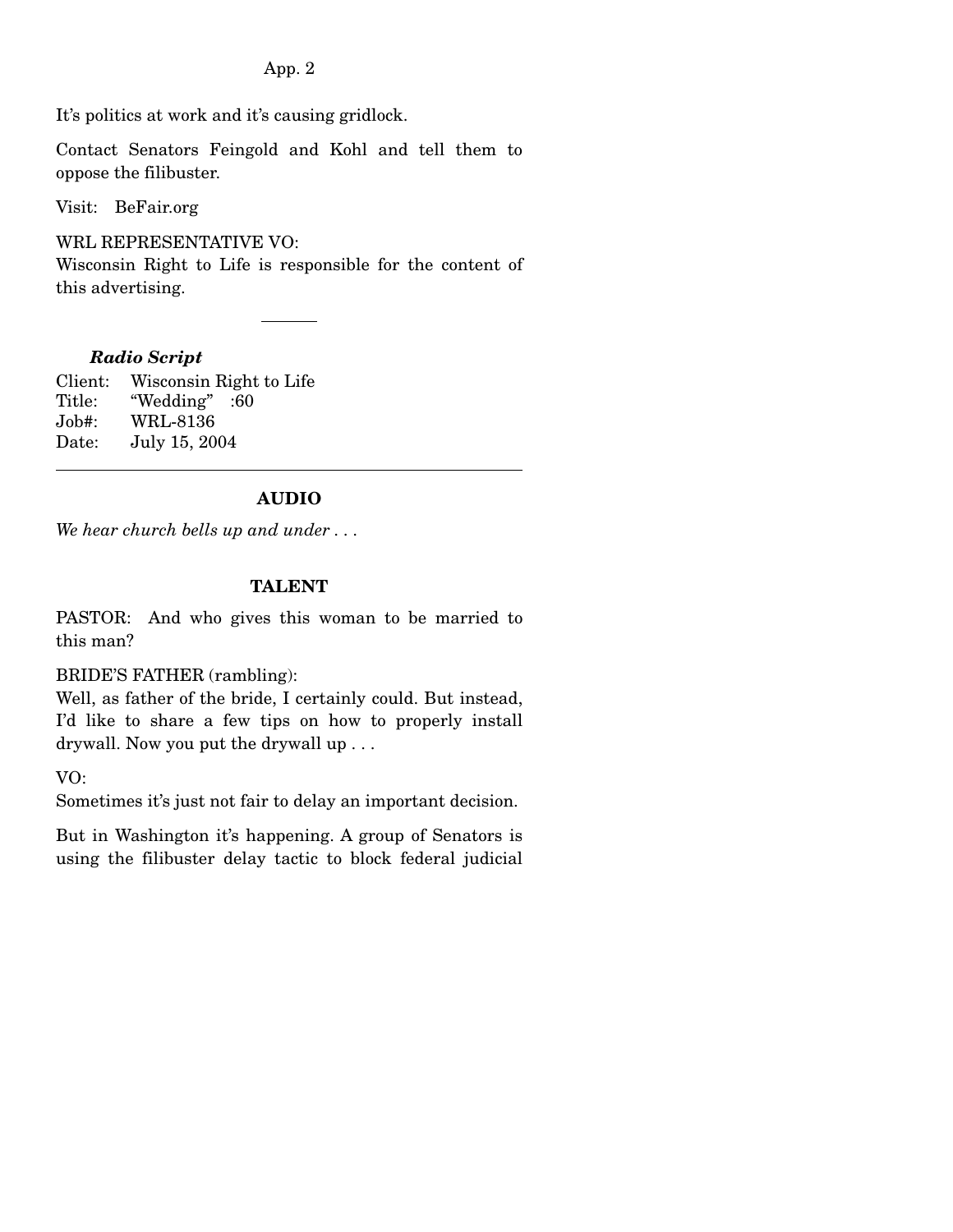#### App. 3

nominees from a simple "yes" or "no" vote. So qualified candidates don't get a chance to serve.

Yes, it's politics at work, causing gridlock and backing up some of our courts to a state of emergency.

BRIDE'S FATHER (rambling): Then you get your joint compound and your joint tape and put the tape up over . . .

Contact Senators Feingold and Kohl and tell them to oppose the filibuster.

Visit: BeFair.org. That's BeFair.org

Paid for by Wisconsin Right to Life (befair.org), which is responsible for the content of this advertising and not authorized by any candidate or candidate's committee.

#### *Radio Script*

 $\overline{a}$ 

Client: Wisconsin Right to Life Title: "Loan" :60 Job#: WRL-8136 Date: July 14, 2004

#### **AUDIO**

#### **TALENT**

LOAN OFFICER: Welcome Mr. and Mrs. Shulman. We've reviewed your loan application, along with your credit report, the appraisal on the house, the inspections, and, well . . .

COUPLE: Yes, yes . . . we're listening.